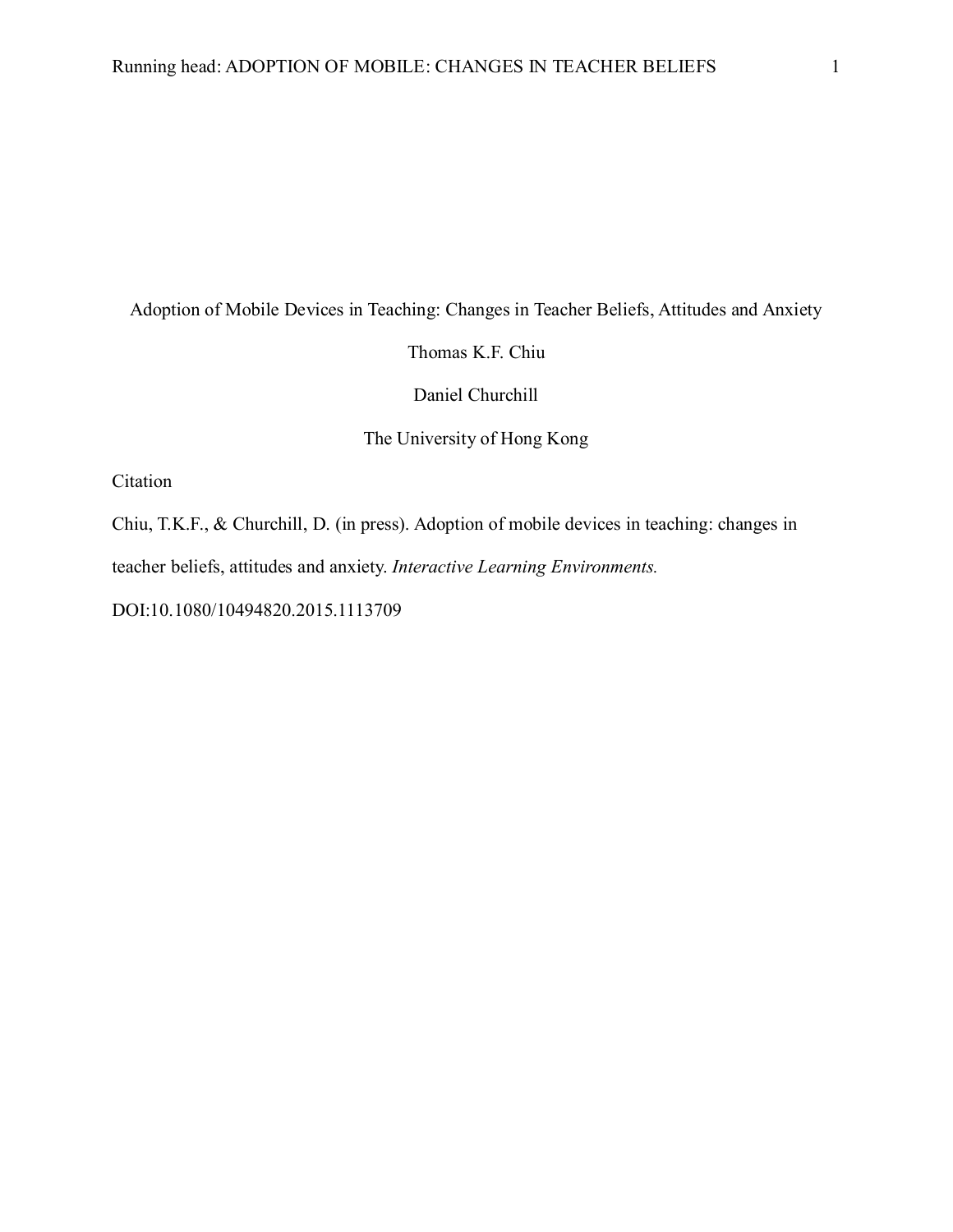#### **Abstract**

Beliefs, attitudes and anxiety levels of schoolteachers are important factors influencing the acceptance, adoption and integration of mobile devices in teaching. To understand how to sustain device use, we need to understand what influences teachers and how such factors can change. We adopted a quasi-experimental design using pre- and post-questionnaires to investigate factors influencing the beliefs, attitudes and anxiety levels of teachers before and after using such devices to teach different subjects. Sixty-two secondary school teachers were divided into two groups –language and humanities, and mathematics and science. Repeated measures ANOVAs were used to analyze questionnaire data, and showed the mathematics and science group experienced a positive change in beliefs after use of mobile devices, but the language and humanities group did not. Both groups experienced lower levels of anxiety, but unchanged attitudes, after device use. Implications for teacher professional programs, school policies and ongoing support for mobile device integration are discussed.

*Keywords*: adoption of innovations, mobile learning, teacher attitudes, teacher anxiety, teacher beliefs, technology integration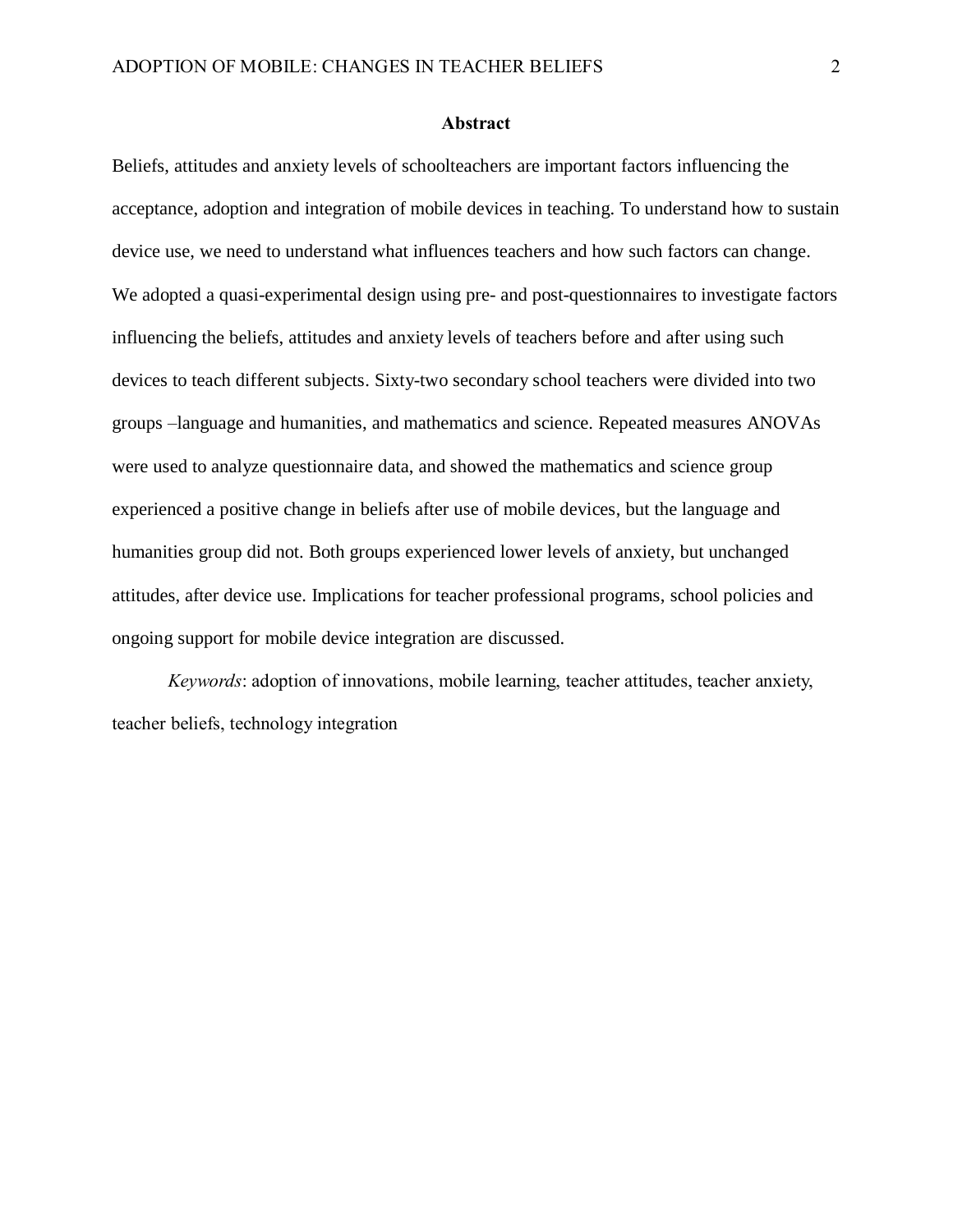Adoption of Mobile Devices in Teaching: Changes in Teacher Beliefs, Attitudes and Anxiety

Mobile technologies are widely used in many different contexts, including entertainment, commercial applications, and education (Ventola, 2014; Wu, Wu, Chen, Kao, Lin, & Huang, 2012). More individuals tend to have more than one mobile device and use them on a daily basis (Gao, Rohm, Sultan, & Pagani, 2013). In an educational context, mobile devices offer new possibilities to support teaching and learning (Evan, 2008; Wu et al., 2012). Using the devices in classrooms can offer diverse opportunities for teachers and students (Evans, 2008). Integrating personal mobile devices into teaching can shift learning processes more to students allowing teachers to spend more time with individual students as guides and coaches (Jeng, Wu, Huang, Tan, & Yang, 2010). These environments encourage individual and independent learning, learning by doing, sharing and peer-reviewing, which make teaching more effective (Godwin-Jones, 2005; Wong, 2012). Numerous studies suggest how to design materials and activities when using mobile device for the environments (e.g., Chiu & Churchill, 2015a, 2015b; Gedik, Hanci-Karademirci, Kursun, & Cagiltay, 2012; Martin & Ertzberger, 2013). However, the environments are only established after mobile devices are successfully introduced in classrooms and integrated in teaching sustainably (Strudler & Wetzel, 1999). In many settings, the adoption of mobile devices to support teaching and learning is determined by school management teams that may include some teachers (Lim & Khine, 2006; Strudler & Wetzel, 1999). School management teams typically include principals, vice-principals and ICT coordinators who develop the school's information, communications, and technology (ICT) policies and resources (Lim & Khine, 2006; Blackwell, Lauricella, & Wartella, 2014). The school management team may also consider policies pertaining to use of mobile devices (Lim & Khine, 2006; Strudler &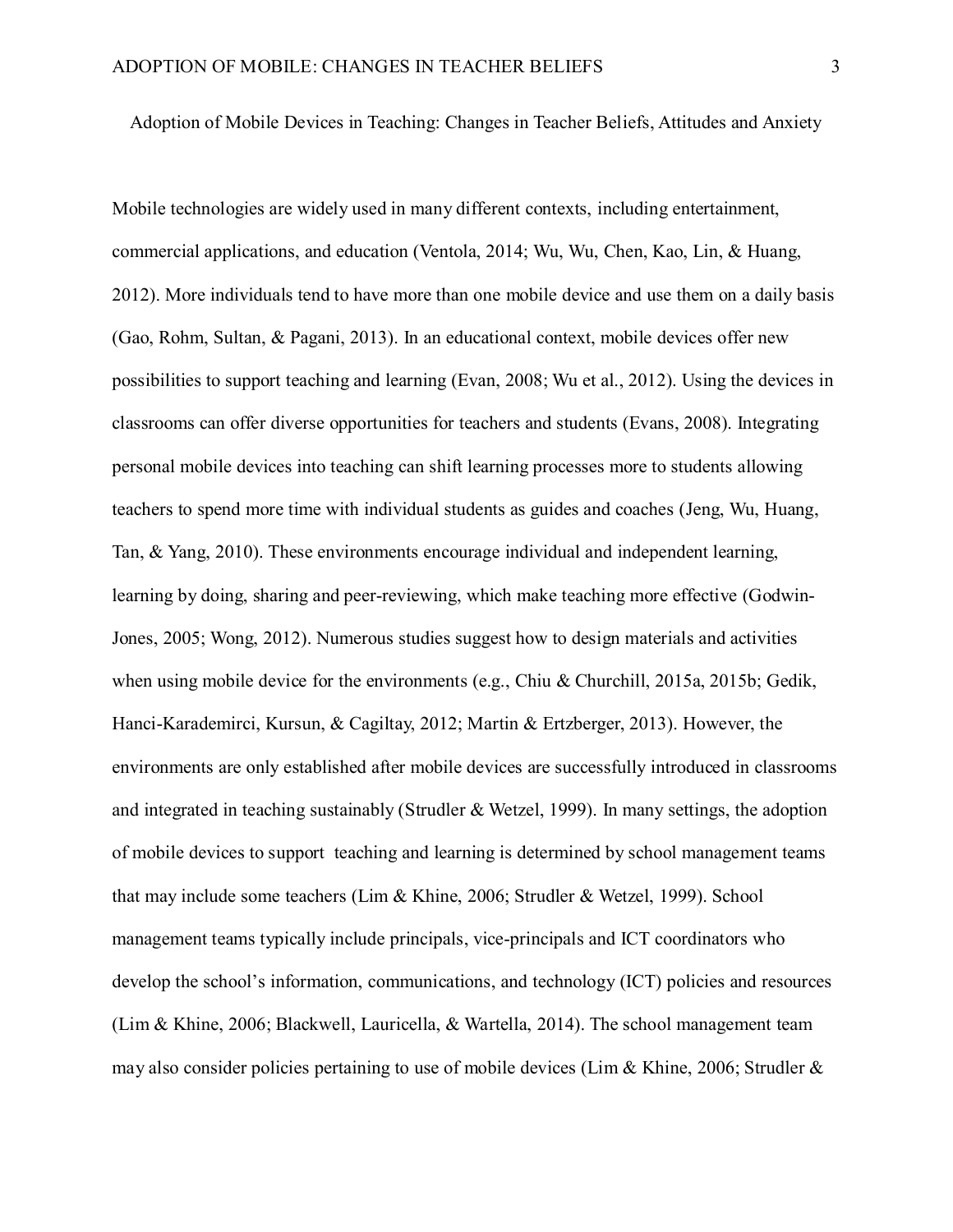Wetzel, 1999), such as cyberbullying and lost or damaged mobile devices. An important but sometimes overlooked person in the scope of school ICT policy and practice is the individual teacher who will be required to implement policies and practices [\(Lim & Khine, 2006; Strudler](https://www.researchgate.net/publication/49279393_Managing_Teachers) [& Wetzel, 1999\).](https://www.researchgate.net/publication/49279393_Managing_Teachers) Teacher beliefs, attitudes and anxiety are three important factors influencing the success of teachers integrating new technologies into classrooms [\(Bitner & Bitner, 2002;](https://www.researchgate.net/publication/262306847_Factors_influencing_digital_technology_use_in_early_childhood_education?el=1_x_8&enrichId=rgreq-b3f0b1a4-5eba-4124-9bc7-3fe008e2908f&enrichSource=Y292ZXJQYWdlOzI4ODg4OTA1OTtBUzozMTQ0NjY4NTg2NjgwMzhAMTQ1MTk4NjE0OTg0Nw==)  [Blackwell et al., 2014;](https://www.researchgate.net/publication/262306847_Factors_influencing_digital_technology_use_in_early_childhood_education?el=1_x_8&enrichId=rgreq-b3f0b1a4-5eba-4124-9bc7-3fe008e2908f&enrichSource=Y292ZXJQYWdlOzI4ODg4OTA1OTtBUzozMTQ0NjY4NTg2NjgwMzhAMTQ1MTk4NjE0OTg0Nw==) Kim, Kim, Lee, Spector, & DeMeester, [2013; Venkatesh, 2000\).](https://www.researchgate.net/publication/220079911_) Teachers' beliefs about and attitude towards mobile learning are key factors influencing successful integration of mobile learning and associated devices [\(Chen, 2010; Kim et al.,](https://www.researchgate.net/publication/257246060_Teacher_beliefs_and_technology_integration?el=1_x_8&enrichId=rgreq-b3f0b1a4-5eba-4124-9bc7-3fe008e2908f&enrichSource=Y292ZXJQYWdlOzI4ODg4OTA1OTtBUzozMTQ0NjY4NTg2NjgwMzhAMTQ1MTk4NjE0OTg0Nw==) 2013; Yuen & Ma, [2008\).](https://www.researchgate.net/publication/257246060_Teacher_beliefs_and_technology_integration?el=1_x_8&enrichId=rgreq-b3f0b1a4-5eba-4124-9bc7-3fe008e2908f&enrichSource=Y292ZXJQYWdlOzI4ODg4OTA1OTtBUzozMTQ0NjY4NTg2NjgwMzhAMTQ1MTk4NjE0OTg0Nw==) When teachers find mobile devices useful and supportive of teaching, they are more likely to integrate them into their classes (Kim et al., [2013, Chen, 2010; Kim, et al.,](https://www.researchgate.net/publication/257246060_Teacher_beliefs_and_technology_integration?el=1_x_8&enrichId=rgreq-b3f0b1a4-5eba-4124-9bc7-3fe008e2908f&enrichSource=Y292ZXJQYWdlOzI4ODg4OTA1OTtBUzozMTQ0NjY4NTg2NjgwMzhAMTQ1MTk4NjE0OTg0Nw==) 2013; Yuen & Ma, [2008\).](https://www.researchgate.net/publication/257246060_Teacher_beliefs_and_technology_integration?el=1_x_8&enrichId=rgreq-b3f0b1a4-5eba-4124-9bc7-3fe008e2908f&enrichSource=Y292ZXJQYWdlOzI4ODg4OTA1OTtBUzozMTQ0NjY4NTg2NjgwMzhAMTQ1MTk4NjE0OTg0Nw==) Anxiety is another factor that influences the integration process (Bitner & [Bitner, 2002\).](https://www.researchgate.net/publication/255566999_Integrating_Technology_into_the_Classroom_Eight_Keys_to_Success?el=1_x_8&enrichId=rgreq-b3f0b1a4-5eba-4124-9bc7-3fe008e2908f&enrichSource=Y292ZXJQYWdlOzI4ODg4OTA1OTtBUzozMTQ0NjY4NTg2NjgwMzhAMTQ1MTk4NjE0OTg0Nw==)  Helping teachers overcome any anxiety they feel about new technologies is crucial to the success of integrating mobile devices into teaching (Bitner & [Bitner, 2002\).](https://www.researchgate.net/publication/255566999_Integrating_Technology_into_the_Classroom_Eight_Keys_to_Success?el=1_x_8&enrichId=rgreq-b3f0b1a4-5eba-4124-9bc7-3fe008e2908f&enrichSource=Y292ZXJQYWdlOzI4ODg4OTA1OTtBUzozMTQ0NjY4NTg2NjgwMzhAMTQ1MTk4NjE0OTg0Nw==) Teacher training programs and ongoing professional development should, therefore, be provided to help teachers understand how to use a new technology effectively; the result should be a reduction in anxiety and improved integration of a new technology (Bitner & [Bitner, 2002\).](https://www.researchgate.net/publication/255566999_Integrating_Technology_into_the_Classroom_Eight_Keys_to_Success?el=1_x_8&enrichId=rgreq-b3f0b1a4-5eba-4124-9bc7-3fe008e2908f&enrichSource=Y292ZXJQYWdlOzI4ODg4OTA1OTtBUzozMTQ0NjY4NTg2NjgwMzhAMTQ1MTk4NjE0OTg0Nw==)

Teacher beliefs, attitudes and anxiety typically change during and after experiencing, understanding and using new technologies and associated teaching methods (Ertmer & [Ottenbreit-Leftwich, 2010; Lee, 2004\).](https://www.researchgate.net/publication/227784817_Teacher_Change_in_Beliefs_and_Practices_in_Science_and_Literacy_Instruction_with_English_Language_Learners?el=1_x_8&enrichId=rgreq-b3f0b1a4-5eba-4124-9bc7-3fe008e2908f&enrichSource=Y292ZXJQYWdlOzI4ODg4OTA1OTtBUzozMTQ0NjY4NTg2NjgwMzhAMTQ1MTk4NjE0OTg0Nw==) The changes in teacher beliefs and attitudes appear to follow predictable patterns [\(Lee, 2004\).](https://www.researchgate.net/publication/227784817_Teacher_Change_in_Beliefs_and_Practices_in_Science_and_Literacy_Instruction_with_English_Language_Learners?el=1_x_8&enrichId=rgreq-b3f0b1a4-5eba-4124-9bc7-3fe008e2908f&enrichSource=Y292ZXJQYWdlOzI4ODg4OTA1OTtBUzozMTQ0NjY4NTg2NjgwMzhAMTQ1MTk4NjE0OTg0Nw==) Understanding the pattern of changes can aid schools in planning their professional development and training programs and policies to increase sustainability of new technologies and teaching methods (Lim, & Khine, 2006; Strudler & Wetzel, 1999). When implementing the use mobile devices in schools, emphasis needs to be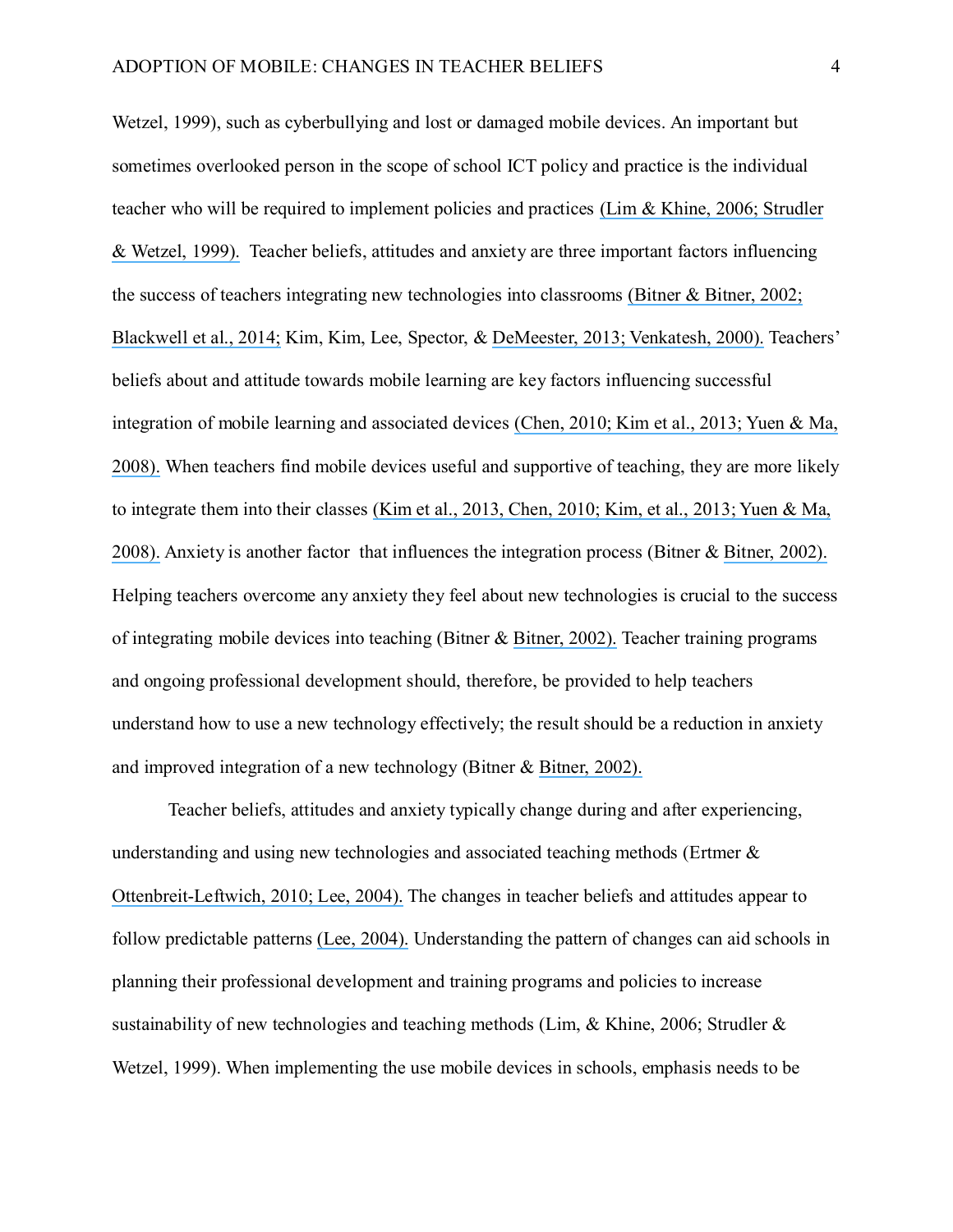placed on desired changes in teacher thinking (i.e., beliefs), values (e.g., attitudes) and emotions (especially anxiety) (Bitner & Bitner, 2002). The present study investigates changes in teacher beliefs, attitudes and anxiety after experiencing the use of mobile devices in schools. Results suggest that there are differences among groups of teachers and understanding these differences can inform professional development programs.

## **Literature Review**

## **Teacher beliefs, attitudes and acceptance of technology**

Teachers beliefs are fundamental to the acceptance of new technologies and include their views on knowledge acquisition and effective ways of teaching [\(Kim et al., 2013\).](https://www.researchgate.net/publication/257246060_Teacher_beliefs_and_technology_integration?el=1_x_8&enrichId=rgreq-b3f0b1a4-5eba-4124-9bc7-3fe008e2908f&enrichSource=Y292ZXJQYWdlOzI4ODg4OTA1OTtBUzozMTQ0NjY4NTg2NjgwMzhAMTQ1MTk4NjE0OTg0Nw==) These beliefs can be categorized into six dimensions: 1) the structure of knowledge; 2) the source of knowledge; 3) the stability of knowledge; 4) the speed of learning; 5) the ability to learn (Schommer, 1998; Schommer-Aikins, Duell, & Hutter, 2005); and 6) effective activities to support learning and instruction (Chan  $\&$  Elliott, 2004). These beliefs are directly or indirectly related to performance mediated by attitudes, efforts and behaviors [\(Schommer, 1990\),](https://www.researchgate.net/publication/200773160_Effects_of_Beliefs_About_the_Nature_of_Knowledge_on_Comprehension?el=1_x_8&enrichId=rgreq-b3f0b1a4-5eba-4124-9bc7-3fe008e2908f&enrichSource=Y292ZXJQYWdlOzI4ODg4OTA1OTtBUzozMTQ0NjY4NTg2NjgwMzhAMTQ1MTk4NjE0OTg0Nw==) and are the most valuable factors influencing teacher acceptance (Ajzen & [Madden, 1986; Kim, et al.,](https://www.researchgate.net/publication/257246060_Teacher_beliefs_and_technology_integration?el=1_x_8&enrichId=rgreq-b3f0b1a4-5eba-4124-9bc7-3fe008e2908f&enrichSource=Y292ZXJQYWdlOzI4ODg4OTA1OTtBUzozMTQ0NjY4NTg2NjgwMzhAMTQ1MTk4NjE0OTg0Nw==)  [2013\).](https://www.researchgate.net/publication/257246060_Teacher_beliefs_and_technology_integration?el=1_x_8&enrichId=rgreq-b3f0b1a4-5eba-4124-9bc7-3fe008e2908f&enrichSource=Y292ZXJQYWdlOzI4ODg4OTA1OTtBUzozMTQ0NjY4NTg2NjgwMzhAMTQ1MTk4NjE0OTg0Nw==) For example, if a teacher finds it easy to learn to use a new tool, he/she is more likely to try the tool in lessons. Similarly, if a teacher believes teaching is about student reflection on what they have learned in class, then they are more likely to use a lesson reflection approach in their teaching.

In research on teacher beliefs about technology, the view, or scope, of beliefs considered seems narrower than research on teacher beliefs in general [\(Kim et al., 2013\).](https://www.researchgate.net/publication/257246060_Teacher_beliefs_and_technology_integration?el=1_x_8&enrichId=rgreq-b3f0b1a4-5eba-4124-9bc7-3fe008e2908f&enrichSource=Y292ZXJQYWdlOzI4ODg4OTA1OTtBUzozMTQ0NjY4NTg2NjgwMzhAMTQ1MTk4NjE0OTg0Nw==) Researchers often only examine those beliefs specifically related to technology and not other general beliefs about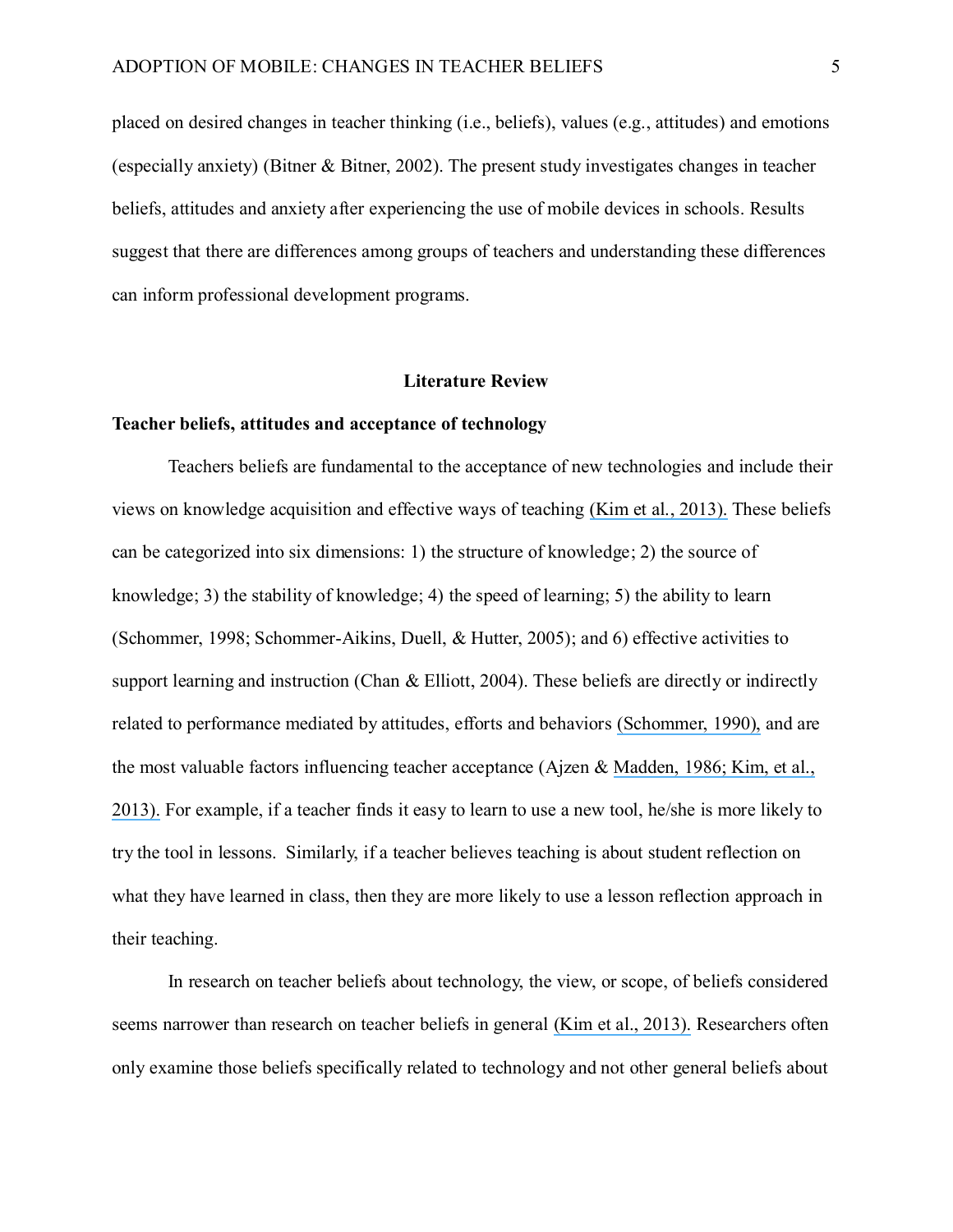teaching and learning, which may influence acceptance or attitudes to technology [\(Kim et al.,](https://www.researchgate.net/publication/257246060_Teacher_beliefs_and_technology_integration?el=1_x_8&enrichId=rgreq-b3f0b1a4-5eba-4124-9bc7-3fe008e2908f&enrichSource=Y292ZXJQYWdlOzI4ODg4OTA1OTtBUzozMTQ0NjY4NTg2NjgwMzhAMTQ1MTk4NjE0OTg0Nw==)  [2013\).](https://www.researchgate.net/publication/257246060_Teacher_beliefs_and_technology_integration?el=1_x_8&enrichId=rgreq-b3f0b1a4-5eba-4124-9bc7-3fe008e2908f&enrichSource=Y292ZXJQYWdlOzI4ODg4OTA1OTtBUzozMTQ0NjY4NTg2NjgwMzhAMTQ1MTk4NjE0OTg0Nw==) Abbitt (2011) refers to beliefs about technology as self-efficacy regarding computer use; [Polly and colleagues \(2010\)](https://www.researchgate.net/publication/255567450_Employing_Technology-Rich_Mathematical_Tasks_to_Develop_Teachers) regard them as the value of technology in learning and teaching; and Davis and colleagues (1989) suggest such beliefs include perceived ease of use and perceived usefulness of a new technology. Teacher beliefs about technology are an important predictor in technology acceptance [\(Celik & Yesilyurt, 2013; Davis, et al. 1989; Kim et al., 2013; Teo, 2009\).](https://www.researchgate.net/publication/285023147_Perceived_Usefulness_Perceived_Ease_of_Use_and_User_Acceptance_of_Information_Technology?el=1_x_8&enrichId=rgreq-b3f0b1a4-5eba-4124-9bc7-3fe008e2908f&enrichSource=Y292ZXJQYWdlOzI4ODg4OTA1OTtBUzozMTQ0NjY4NTg2NjgwMzhAMTQ1MTk4NjE0OTg0Nw==) Teachers who perceive higher computer self-efficacy are more likely to find new technologies easy to use and useful in teaching, and tend to adopt the technologies in teaching (Celik & Yesilyurt, 2013; Teo, 2009). Moreover, teachers who hold positive attitudes towards using a new technology in teaching are more likely to use the technology in their classrooms [\(Blackwell et](https://www.researchgate.net/publication/262306847_Factors_influencing_digital_technology_use_in_early_childhood_education?el=1_x_8&enrichId=rgreq-b3f0b1a4-5eba-4124-9bc7-3fe008e2908f&enrichSource=Y292ZXJQYWdlOzI4ODg4OTA1OTtBUzozMTQ0NjY4NTg2NjgwMzhAMTQ1MTk4NjE0OTg0Nw==) [al., 2014; David](https://www.researchgate.net/publication/262306847_Factors_influencing_digital_technology_use_in_early_childhood_education?el=1_x_8&enrichId=rgreq-b3f0b1a4-5eba-4124-9bc7-3fe008e2908f&enrichSource=Y292ZXJQYWdlOzI4ODg4OTA1OTtBUzozMTQ0NjY4NTg2NjgwMzhAMTQ1MTk4NjE0OTg0Nw==) et al., 1989). This shows that teacher beliefs and attitudes can affect the adoption of mobile devices.

#### **Anxiety and technology acceptance**

Anxiety is defined as an emotional state of unpleasantness, fear, frustration, rumination and apprehension [\(Nayak, 2014; Venkatesh, 2000\),](https://www.researchgate.net/publication/220079911_) which threatens decision-making (Wray & Stone, 2005). Anxiety is an important predictor in technology acceptance. [\(Venkatesh, 2000;](https://www.researchgate.net/publication/220079911_) Celik & [Yesilyurt, 2013; Hsu, Wang, & Chiu, 2009\),](https://www.researchgate.net/publication/220079911_) which has negative influences on technology integration (Venkatesh, 2000; Celik & [Yesilyurt, 2013; Hsu et al.,](https://www.researchgate.net/publication/220079911_) 2009). Introducing new technologies as a teaching tool in classrooms would lead to changes in instructional methods and the use of unfamiliar technologies (Bitner & Bitner, 2002). Changes of any kind bring about anxiety, fear and concern for teachers (Bitner & Bitner, 2002). They may be worried about a possible heavier workload from learning or using the technology, or about lost control of the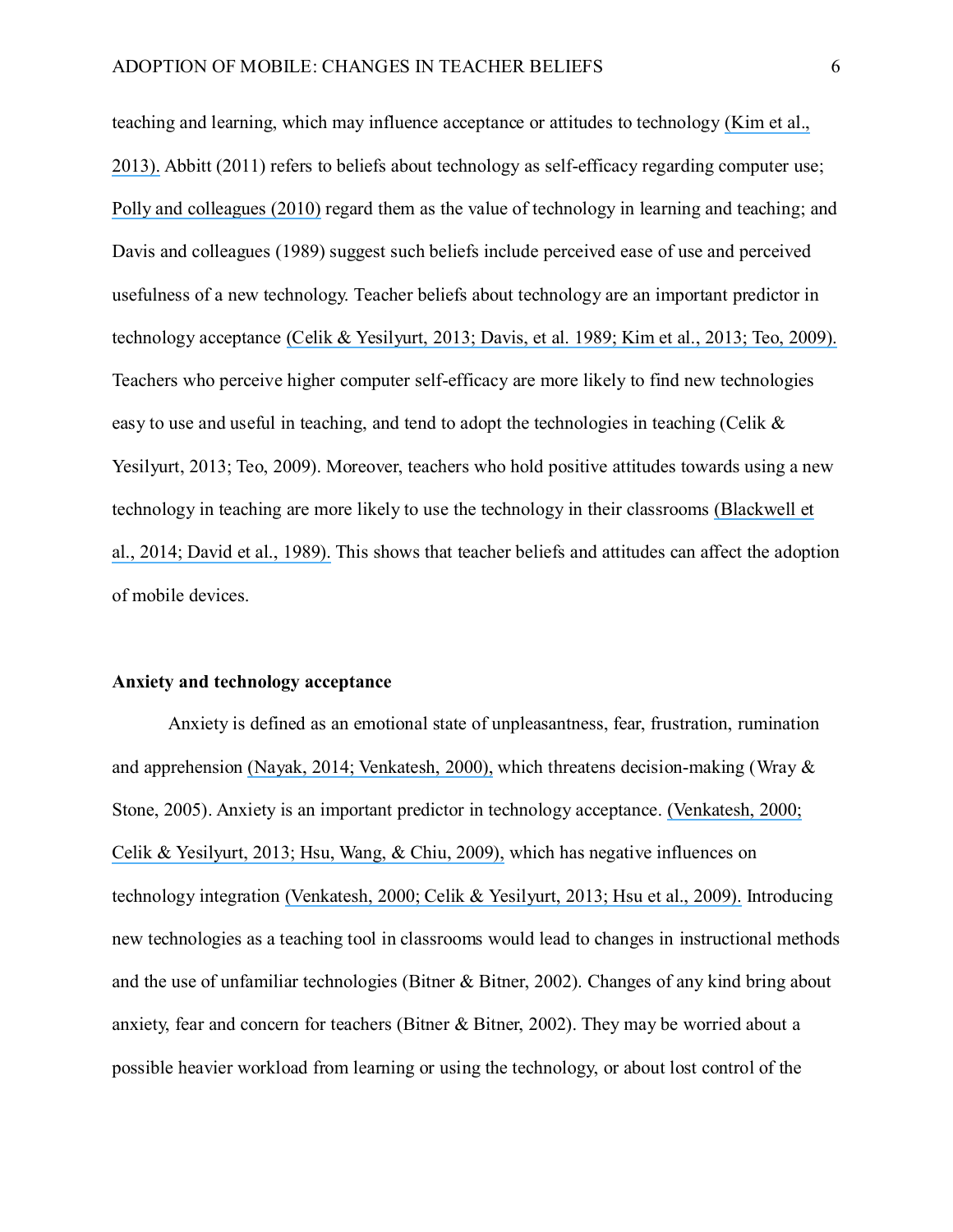classroom procedure due to a lack of familiarity with the technology. Indeed, it has been shown that teachers who feel anxious about teaching with mobile devices as a new technology are less likely to recognize them as effective teaching and learning tools (Celik & Yesilyurt, 2013; Hsu et al., 2009).

For any given individual, their anxiety is associated with their beliefs and attitudes [\(Celik](https://www.researchgate.net/publication/220079911_)  &Yesilyurt, 2013; Hsu et al. 2009; [Igbaria & Parausraman, 1989; Roberts & Henderson, 2000;](https://www.researchgate.net/publication/220079911_)  [Venkatesh, 2000](https://www.researchgate.net/publication/220079911_)). Anxiety can negatively affect beliefs on how easy a technology is to use [\(Igbaria & Parausraman, 1989; Roberts & Henderson, 2000; Venkatesh, 2000\)](https://www.researchgate.net/publication/220079911_) and attitudes towards a new technology (Agbatogun, 2010). Attitudes toward using a technology also negatively affect anxiety (Celik & Yesilyurt, 2013). Teachers with positive attitudes towards using a technology have less anxiety; teachers with higher levels of anxiety have a more negative attitude towards using a technology. In other words, teachers who are more anxious about using mobile devices as learning and technology tools are less likely to find the devices easy to use and to have a positive attitude towards them.

#### **Change in teacher beliefs and anxiety levels**

Allowing teachers to experience and get familiar with new instructional methods changes their beliefs and anxiety levels about the methods (Ertmer & [Ottenbreit-Leftwich, 2010; Lee,](https://www.researchgate.net/publication/227784817_Teacher_Change_in_Beliefs_and_Practices_in_Science_and_Literacy_Instruction_with_English_Language_Learners?el=1_x_8&enrichId=rgreq-b3f0b1a4-5eba-4124-9bc7-3fe008e2908f&enrichSource=Y292ZXJQYWdlOzI4ODg4OTA1OTtBUzozMTQ0NjY4NTg2NjgwMzhAMTQ1MTk4NjE0OTg0Nw==) [2004; Wilkins & Brand, 2004\).](https://www.researchgate.net/publication/227784817_Teacher_Change_in_Beliefs_and_Practices_in_Science_and_Literacy_Instruction_with_English_Language_Learners?el=1_x_8&enrichId=rgreq-b3f0b1a4-5eba-4124-9bc7-3fe008e2908f&enrichSource=Y292ZXJQYWdlOzI4ODg4OTA1OTtBUzozMTQ0NjY4NTg2NjgwMzhAMTQ1MTk4NjE0OTg0Nw==) After taking a course on mathematics teaching methods, teachers found teaching with the methods more effective, and their beliefs about teaching and learning changed (Wilkins & Brand, 2004). Change in teacher beliefs follow a certain pattern [\(Lee, 2004\).](https://www.researchgate.net/publication/227784817_Teacher_Change_in_Beliefs_and_Practices_in_Science_and_Literacy_Instruction_with_English_Language_Learners?el=1_x_8&enrichId=rgreq-b3f0b1a4-5eba-4124-9bc7-3fe008e2908f&enrichSource=Y292ZXJQYWdlOzI4ODg4OTA1OTtBUzozMTQ0NjY4NTg2NjgwMzhAMTQ1MTk4NjE0OTg0Nw==) Teachers gradually changed their beliefs about a new instruction method when they noticed their students successfully learn with the method or see the method benefits student learning (Lee,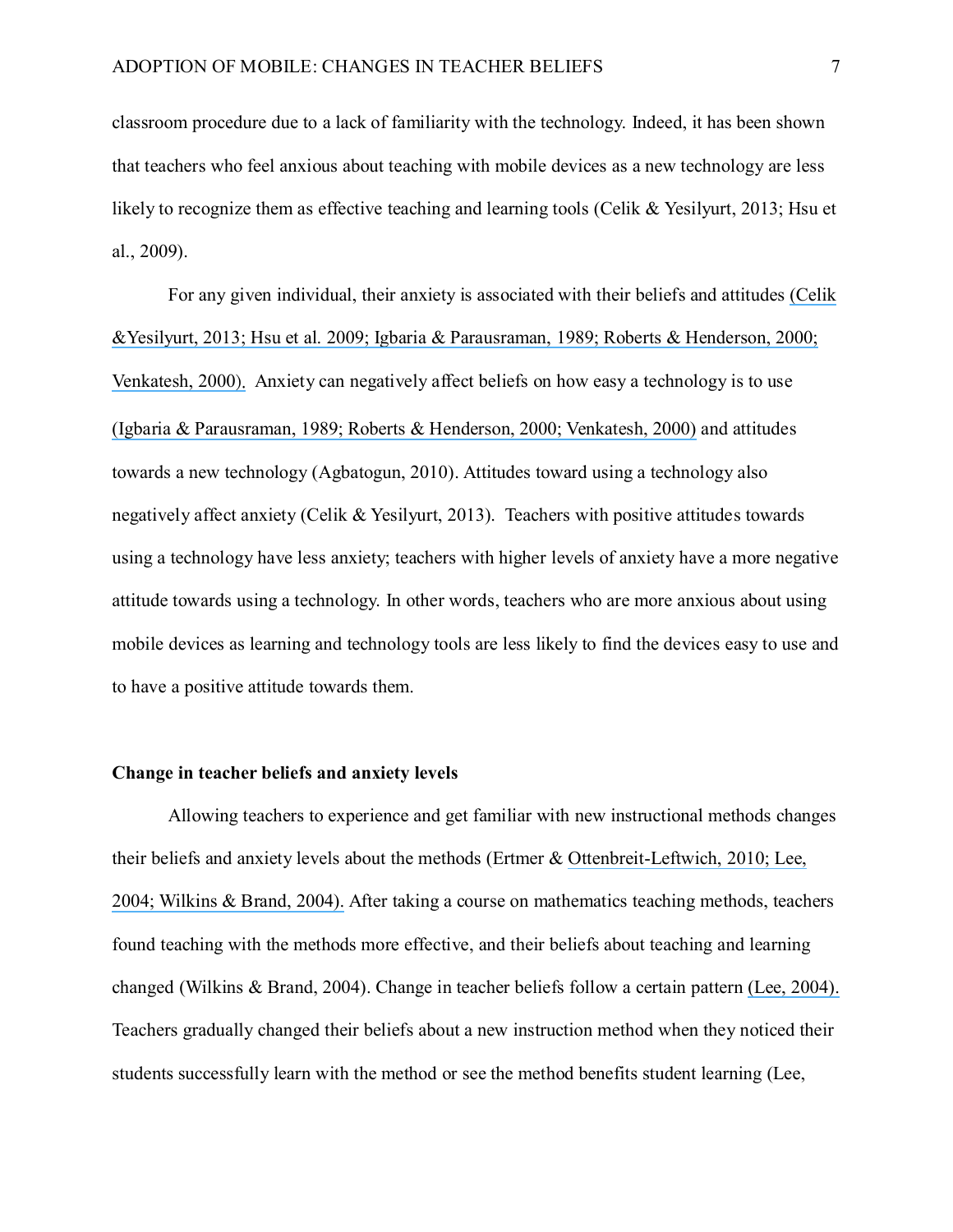2004). For example, teachers started to change their beliefs about incorporating natural phenomena in science learning when they observed an improvement in student test results and classroom assessments [\(Lee, 2004\).](https://www.researchgate.net/publication/227784817_Teacher_Change_in_Beliefs_and_Practices_in_Science_and_Literacy_Instruction_with_English_Language_Learners?el=1_x_8&enrichId=rgreq-b3f0b1a4-5eba-4124-9bc7-3fe008e2908f&enrichSource=Y292ZXJQYWdlOzI4ODg4OTA1OTtBUzozMTQ0NjY4NTg2NjgwMzhAMTQ1MTk4NjE0OTg0Nw==) Similarly, once teachers observed higher student motivation levels when learning with mobile devices in classrooms, they gradually changed their views on the use of such devices. The visibility of the evidence for the usefulness of technology integration as a tool for learning and teaching is also important – when evidence of usefulness is less visible, there is greater anxiety and more feelings of reluctance to use technology (Hennessy, Ruthven, & Brindley, 2005). Visible evidence is necessary to change teacher anxiety.

Some other factors affect the degree of change in teacher beliefs, including curriculum context, subject culture/knowledge and pedagogical change (Goodwyn, Adams, & [Clarke, 1997;](https://www.researchgate.net/publication/251452560_Teacher_perspectives_on_integrating_ICT_into_subject_teaching_Commitment_constraints_caution_and_change_Journal_of_Curriculum_Studies_372_155-192?el=1_x_8&enrichId=rgreq-b3f0b1a4-5eba-4124-9bc7-3fe008e2908f&enrichSource=Y292ZXJQYWdlOzI4ODg4OTA1OTtBUzozMTQ0NjY4NTg2NjgwMzhAMTQ1MTk4NjE0OTg0Nw==)  [Hennessy et al., 2005\).](https://www.researchgate.net/publication/251452560_Teacher_perspectives_on_integrating_ICT_into_subject_teaching_Commitment_constraints_caution_and_change_Journal_of_Curriculum_Studies_372_155-192?el=1_x_8&enrichId=rgreq-b3f0b1a4-5eba-4124-9bc7-3fe008e2908f&enrichSource=Y292ZXJQYWdlOzI4ODg4OTA1OTtBUzozMTQ0NjY4NTg2NjgwMzhAMTQ1MTk4NjE0OTg0Nw==) Subject teachers develop their own perspectives on learning outcomes and objectives, and they shape their plans and actions accordingly (Firestone & [Louis,](https://www.researchgate.net/publication/220040555_Situated_Learning_Legitimate_Peripheral_Participation_Learning_in_Doing?el=1_x_8&enrichId=rgreq-b3f0b1a4-5eba-4124-9bc7-3fe008e2908f&enrichSource=Y292ZXJQYWdlOzI4ODg4OTA1OTtBUzozMTQ0NjY4NTg2NjgwMzhAMTQ1MTk4NjE0OTg0Nw==) 1999; [Hennessy et al., 2005; Lave & Wenger, 1991\).](https://www.researchgate.net/publication/220040555_Situated_Learning_Legitimate_Peripheral_Participation_Learning_in_Doing?el=1_x_8&enrichId=rgreq-b3f0b1a4-5eba-4124-9bc7-3fe008e2908f&enrichSource=Y292ZXJQYWdlOzI4ODg4OTA1OTtBUzozMTQ0NjY4NTg2NjgwMzhAMTQ1MTk4NjE0OTg0Nw==) Studies by Goodwyn and colleagues (1997), and Hennessy and colleagues (2005) revealed that there is a relationship between the subject and the level of technology integration into practices. Their studies suggest that mathematics and science teachers feel more positive about the educational benefits of, and less reluctant to use, technology. However, the views of language teachers on the use of technology vary greatly, with many feeling more anxiety and greater reluctance to use classroom technology. They further showed anxiety may affect beliefs about and attitude towards educational technology use. Interestingly, their results also showed that when some teachers found a technology to be useful in teaching and learning, they felt more anxious about introducing the technology in classrooms.

In conclusion, the adoption of mobile devices in teaching allows a greater understanding of the use and value of such devices to student learning in classrooms and facilitates a change in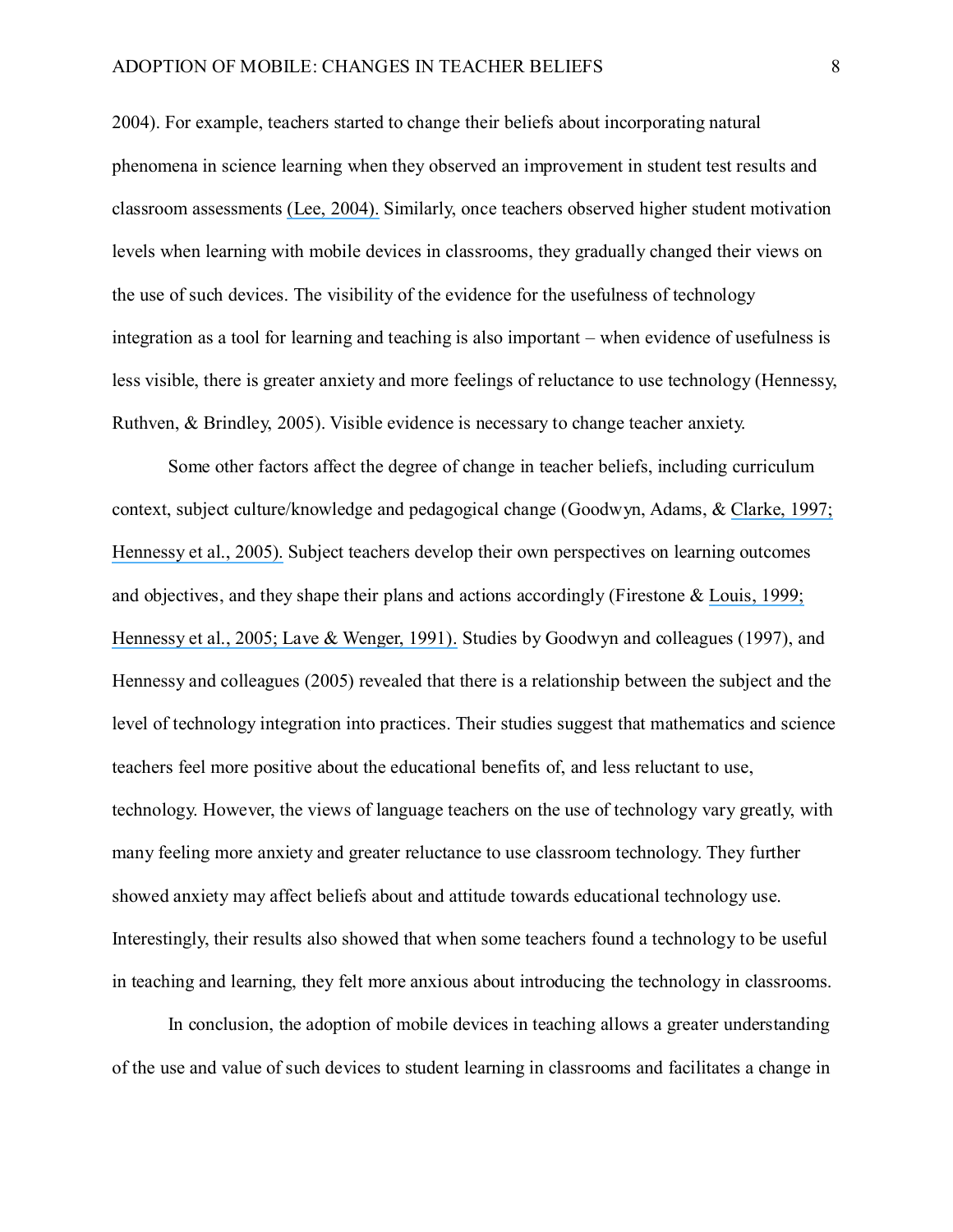teacher beliefs and even anxiety levels. The nature of this change in teacher beliefs, attitudes and levels of anxiety varies and is different for different subject.

## **The present study**

Using mobile devices as teaching and learning tools is still new to most schools. Thus, many school teachers would consider such devices to be new/unfamiliar educational technology. While some may feel confident, others may feel panicked when told to use the devices in their classroom teaching. Their initial beliefs, attitudes and anxiety levels can influence the effective adoption of the devices in classrooms, but are likely to change once the devices have been adopted. Understanding this shift in beliefs and attitudes will help schools plan, implement and sustain the successful integration of mobile technology. The present study aims to investigate how the beliefs, attitudes and anxiety levels of different subject teachers – language and humanities, and mathematics and science – change after mobile device adoption in schools.

Based on our discussion in the previous section our predictions were as follows:

Hypothesis 1: In the language and humanities group, the adoption of mobile devices in teaching and learning will not significantly change teacher beliefs about computer self-efficacy, ease of use, usefulness of, and attitude towards the devices.

Hypothesis 2: In the mathematics and science group, the adoption of mobile devices in teaching and learning will significantly change teacher beliefs about computer self-efficacy, ease of use, usefulness of, and attitude towards the devices.

Hypothesis 3: In both groups, there will be a change in the levels of anxiety towards mobile devices after their adoption.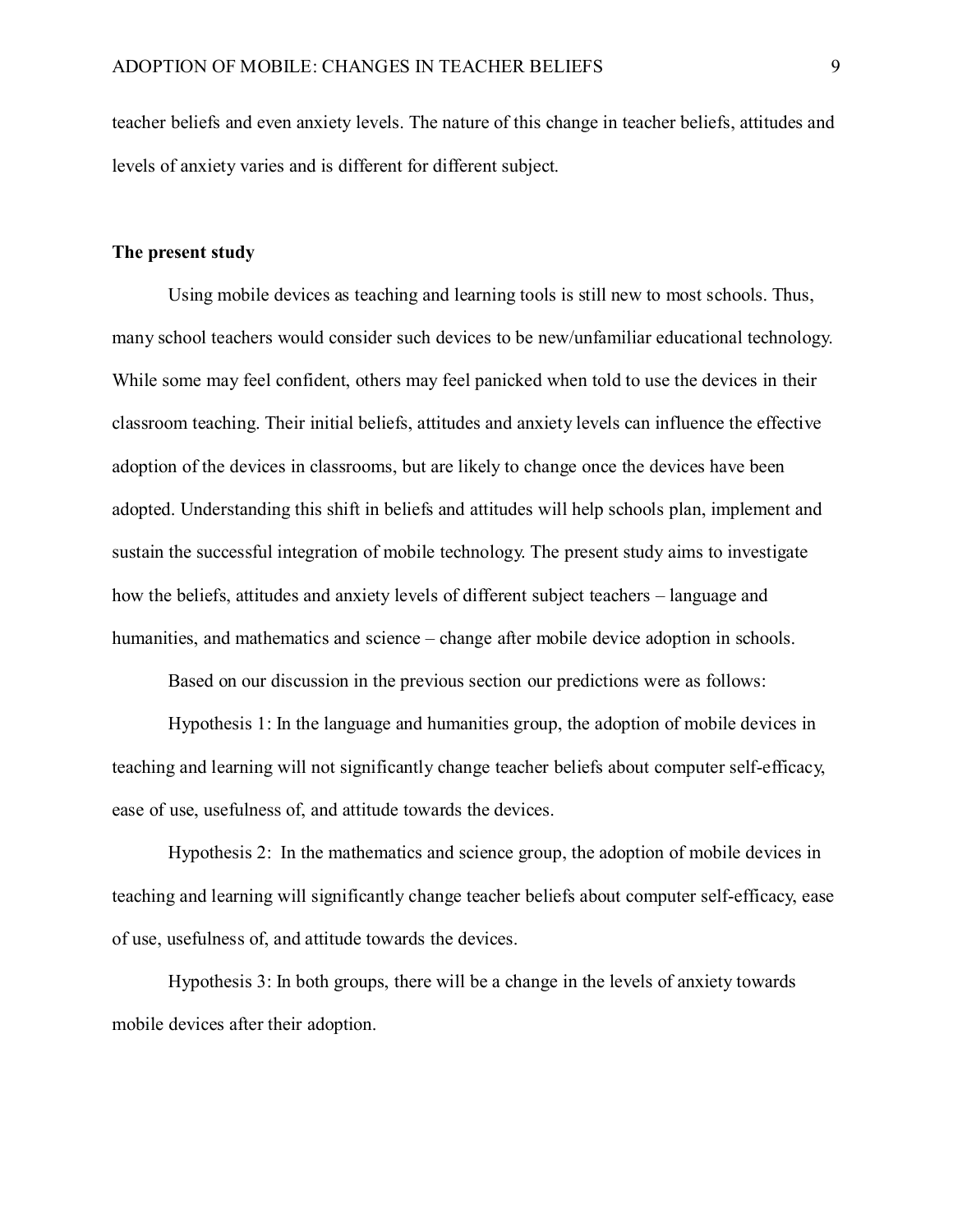Hypothesis 4: The change in computer self-efficacy, perceived ease of use, perceived usefulness, attitude towards and anxiety levels of the mathematics and science group will be significantly larger than that of the language and humanities group after device adoption.

#### **Methods**

## **Participants and design**

The participants were 62 teachers from a secondary school in Hong Kong. Seventeen participants were male (27.42%) and 45 were female (72.58%). The average teaching experience was 12.8 years. The teaching subjects of the participants were English, Chinese, Chinese History, Western History, Mathematics, Junior Science, Chemistry, Biology and Physics.

In this study, we adopted a quasi-experimental design with pre- and post-questionnaires to compare different subject teacher groups. The participants were divided into two groups according to their primary teaching subject, resulting in a language and humanities group (n=29) and a mathematics and science group  $(n=33)$ . The school environment supported technology in teaching – they had learning management support systems, projectors in their classrooms and wireless services.

#### **Materials**

In this study, the material comprised a self-report questionnaire and a consent form. We designed and constructed the questionnaire, and conducted a read-through with 2 experienced teachers to confirm the questionnaire format and wording were understandable and readable. The questionnaire items were designed to collect data on teacher background, and views on teaching and learning with mobile devices. In this paper, we report results from those items of the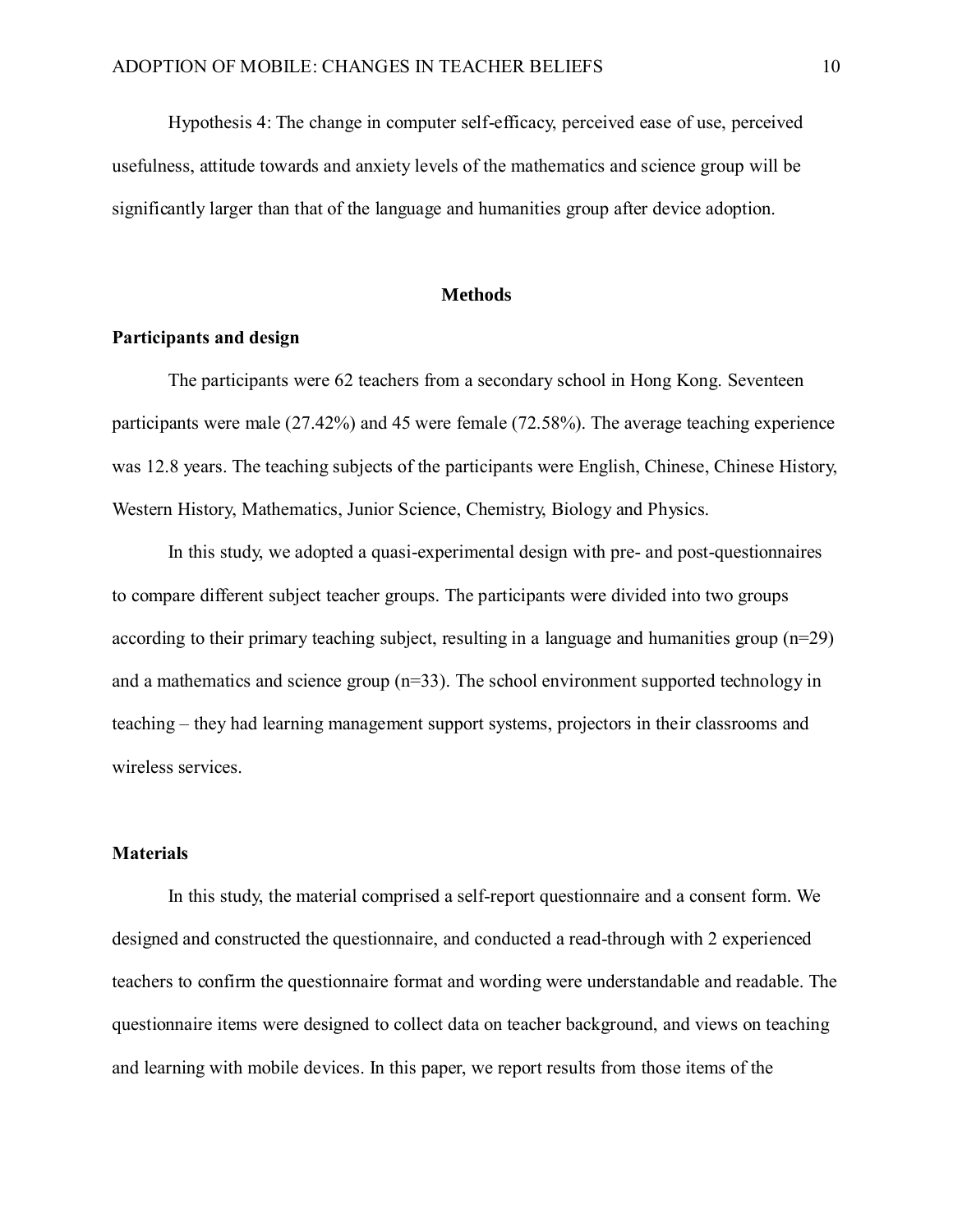questionnaire that addressed teacher computer self-efficacy, perceived ease of use and usefulness of mobile devices, attitude towards mobile devices in teaching, and anxiety levels towards using mobile devices in teaching. These were: (a) 3 questions about teacher background; and (b) 10 Likert-type questions (5=strongly agree, 1=strongly disagree). Questions in the questionnaire were modified from relevant research studies. The questions on computer self-efficacy were adapted from Compeau and Higgins (1995); the questions on perceived ease of use, perceived usefulness and attitude towards using were adapted from Davis (1989); the questions on anxiety were adapted from Hsu and colleagues (2009). The following are the items in the questionnaire.

## *Computer self-efficacy*

- *I know how to use a computer to do my work.*
- *I am confident about using computers to do my work.*

## *Perceived ease of use*

- *I find it easy to teach with mobile devices.*
- *Learning to teach with mobile devices would be easy for me.*

## *Perceived usefulness*

- *Using mobile devices will improve my work.*
- *I would find mobile devices useful in my teaching.*

## *Attitude towards*

- *Mobile devices make my teaching more interesting.*
- *I think it would be wise to use mobile devices in teaching.*

## *Anxiety*

- *I feel mobile devices are a waste of effort.*
- *I feel apprehensive about using mobile devices in teaching.*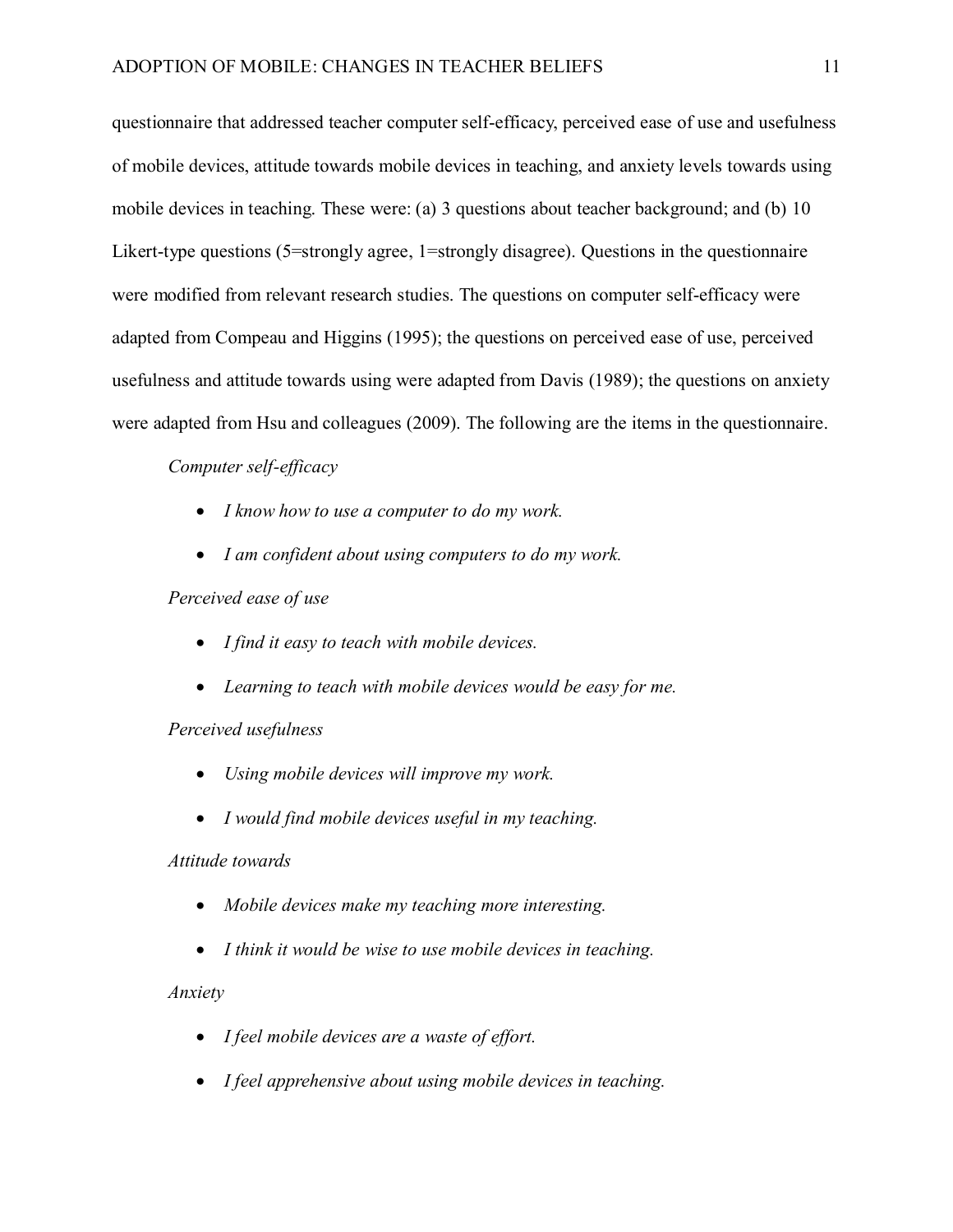## **Procedure**

The researchers first spoke to the principal about this study and got consent. The teachers completed the questionnaires in their school at the end of an academic year before mobile device adoption. The school purchased 40 mobile devices and introduced them in classrooms in the next academic year. The teachers received training workshops on the devices and used them in their classroom teaching. After 10 months, the teachers completed the same questionnaires in their school. We collected the completed questionnaires and captured the data in the SPSS 21 for analysis.

#### **Results**

The data collected from the pre- and post-questionnaires reflect changes in teacher beliefs, attitude and anxiety after the mobile device adoption in the school. We used mixed repeated measures ANOVAs to analyze the data collected in this study. One-way repeated measure ANOVAs were used to measure the difference in scores before and after the adoption; two-way repeated measures ANOVAs were used to compare the changes in scores between the language and humanities, and mathematics and science teacher groups.

The analyses showed that adoption significantly improved the levels of anxiety about, but not attitude towards teaching with, mobile devices in both group. For items related to computer self-efficacy, perceived usefulness and perceived ease of use mobile devices in teaching, the mathematics and science teacher group showed a significant improvement in their scores vs baseline, and this improvement was significantly larger than that of the language and humanities group.

Table 1 shows the descriptive statistics of the two groups. The mean scores of all the five measures in the pre-questionnaire were greater than 3. This indicates that participants tended to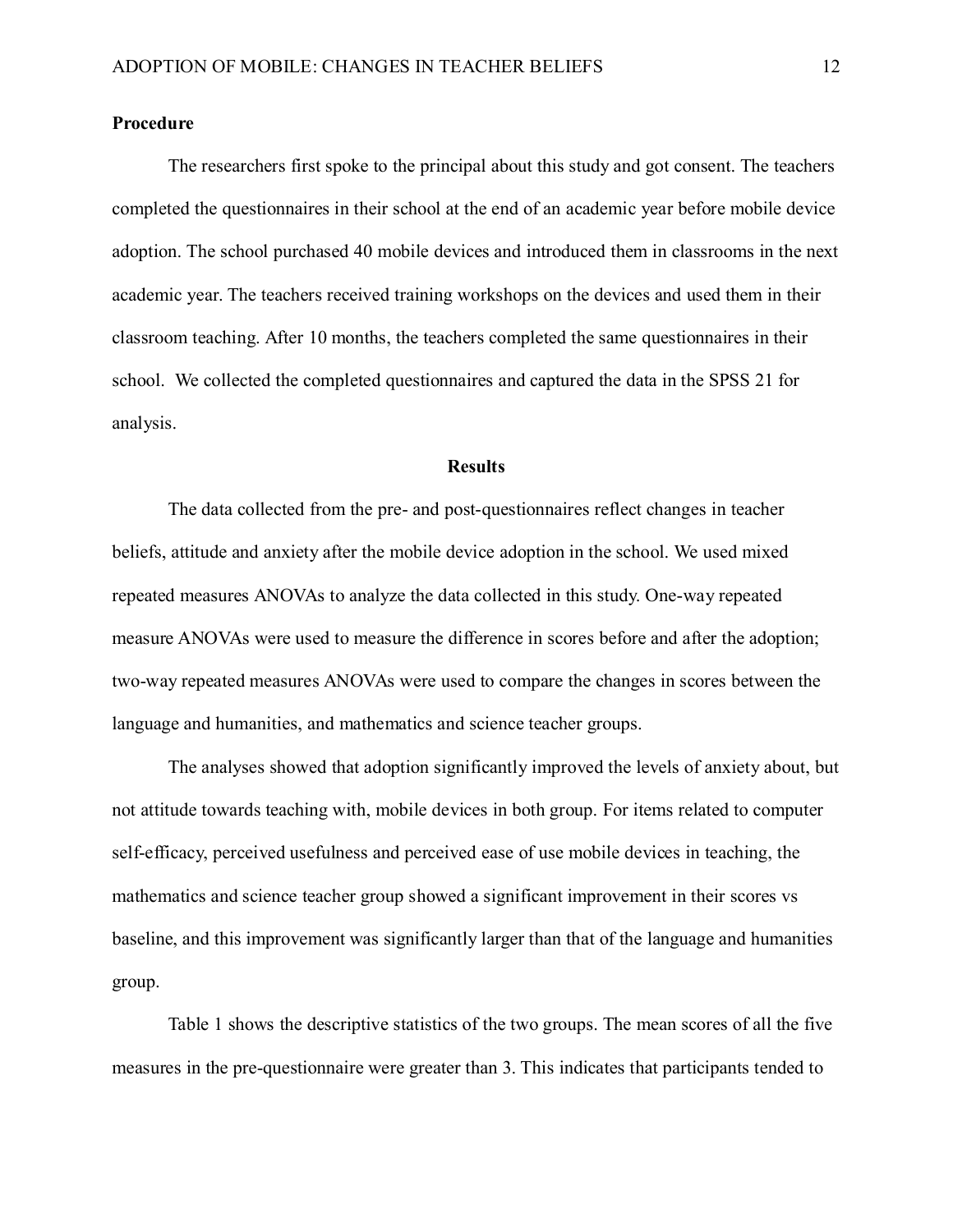agree that they were able to teach with mobile devices and found mobile devices useful in their teaching. In the case of anxiety, which has a negative influence, the participants' scores suggest feelings of reluctance to use mobile devices.

To further examine hypotheses 1, 2 and 3, repeated measures ANOVAs were used. The analyses for the language and humanities teacher group are presented in Table 2. As can been seen from the results, there was a significant difference in anxiety scores before ( $M = 3.03$ , SD = 0.74) and after (M = 2.74, SD = 0.59) adoption,  $F(1,28) = 7.15$ , p = 0.01, partial  $\eta^2 = 0.20$ . There was no significant difference in computer self-efficacy scores before  $(M = 3.76, SD = 0.53)$  and after adoption (M = 3.79, SD = 0.45) the adoption,  $F(1,28) = 0.10$ , p = 0.75, partial  $\eta^2 = 0.004$ . There was no significant difference in perceived usefulness scores before  $(M = 3.28, SD = 0.65)$ and after (M = 3.62, SD = 0.65) adoption,  $F(1,28) = 3.50$ , p = 0.07, partial  $\eta^2 = 0.111$ . There was no significant difference in perceived ease of use scores before ( $M = 3.62$ , SD = 0.76) and after  $(M = 3.78, SD = 0.80)$  adoption,  $F(1,28) = 0.57$ ,  $p = 0.46$ , partial  $\eta^2 = 0.02$ . There was no significant difference in attitude scores before ( $M = 3.59$ ,  $SD = 0.55$ ) and after ( $M = 3.60$ ,  $SD =$ 0.57) the adoption,  $F(1,28) > 0.05$ ,  $p = 0.83$ , partial  $\eta^2 = 0.002$ .

In contrast, for the mathematics and science teacher group, repeated measures ANOVAs, also presented Table 2, showed there was a significant difference in anxiety scores before  $(M =$ 3.02, SD = 0.73) and after (M = 2.70, SD = 0.67) adoption,  $F(1,32) = 16.68$ , p < 0.001, partial  $\eta^2$  $= 0.343$ . There was a significant difference in computer self-efficacy scores before (M = 3.65, SD = 0.63) and after (M = 4.21, SD = 0.65) adoption,  $F(1,32) = 13.61$ , p = 0.001, partial  $\eta^2$  = 0.30. There was a significant difference in perceived usefulness scores before ( $M = 3.47$ , SD = 0.67) and after (M = 4.30, SD = 0.53) adoption,  $F(1,32) = 40.00$ , p < 0.001, partial  $\eta^2 = 0.56$ . There was a significant difference in perceived ease of use scores before  $(M = 3.39, SD = 0.98)$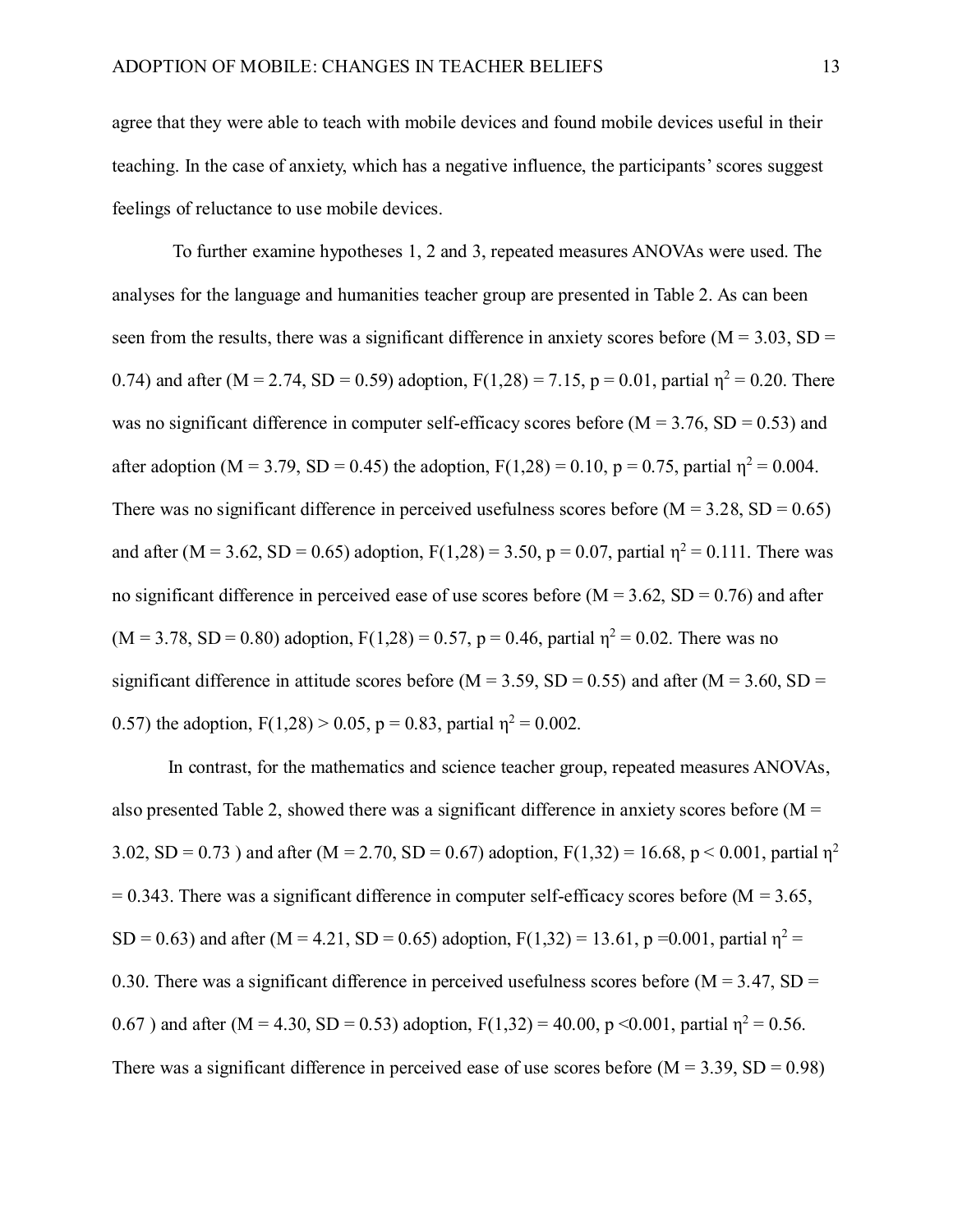and after (M = 4.14, SD = 0.70) adoption,  $F(1,32) = 17.09$ , p < 0.001, partial  $\eta^2 = 0.35$ . There was no significant difference in attitude scores before  $(M = 3.73, SD = 0.60)$  and after  $(M = 3.71,$ SD = 0.50) adoption,  $F(1,32) > 0.05$ , p = 0.83, partial  $\eta^2 = 0.001$ .

To compare the two groups for examining hypothesis 4, two-ways repeated measures ANOVAs, see Table 3, showed there was no significant differences in anxiety scores,  $F(1,60) =$ 0.04,  $p = 0.85$ ,  $\eta^2 = 0.001$ , and attitude scores,  $F(1,60) = 0.09$ ,  $p = 0.76$ ,  $\eta^2 = 0.002$ , between the two groups. However, there were significant differences in computer self-efficacy,  $F(1,60) =$ 7.58,  $p = 0.01$ ,  $\eta^2 = 0.11$ , perceived usefulness,  $F(1,60) = 4.82$ ,  $p = 0.03$ ,  $\eta^2 = 0.07$ , and perceived ease of use,  $F(1,60) = 4.69$ ,  $p = 0.03$ ,  $\eta^2 = 0.07$ , scores between the two groups.

#### **Discussion, Limitations, and Conclusion**

The main goal of this study was to investigate how secondary school teachers who teach different subject matter change their beliefs (e.g., computer self-efficacy, perceived ease to use, perceived usefulness), attitudes and anxiety levels after using mobile devices in their classrooms.

The pre-questionnaire results revealed that the teachers reported having good computer and technology skills, suggesting that they were capable of using mobile devices in teaching. The results further showed that the teachers found mobile devices easy to use and useful in teaching and that they held positive attitude, although some felt strong anxiety even after using the mobile devices. This finding is in line with the studies of Goodwyn and colleagues (1997), and Hennessey and colleagues (2005) who also found that use tended to improve beliefs and attitudes. The findings suggest that the teachers acquired the knowledge and skills to use mobile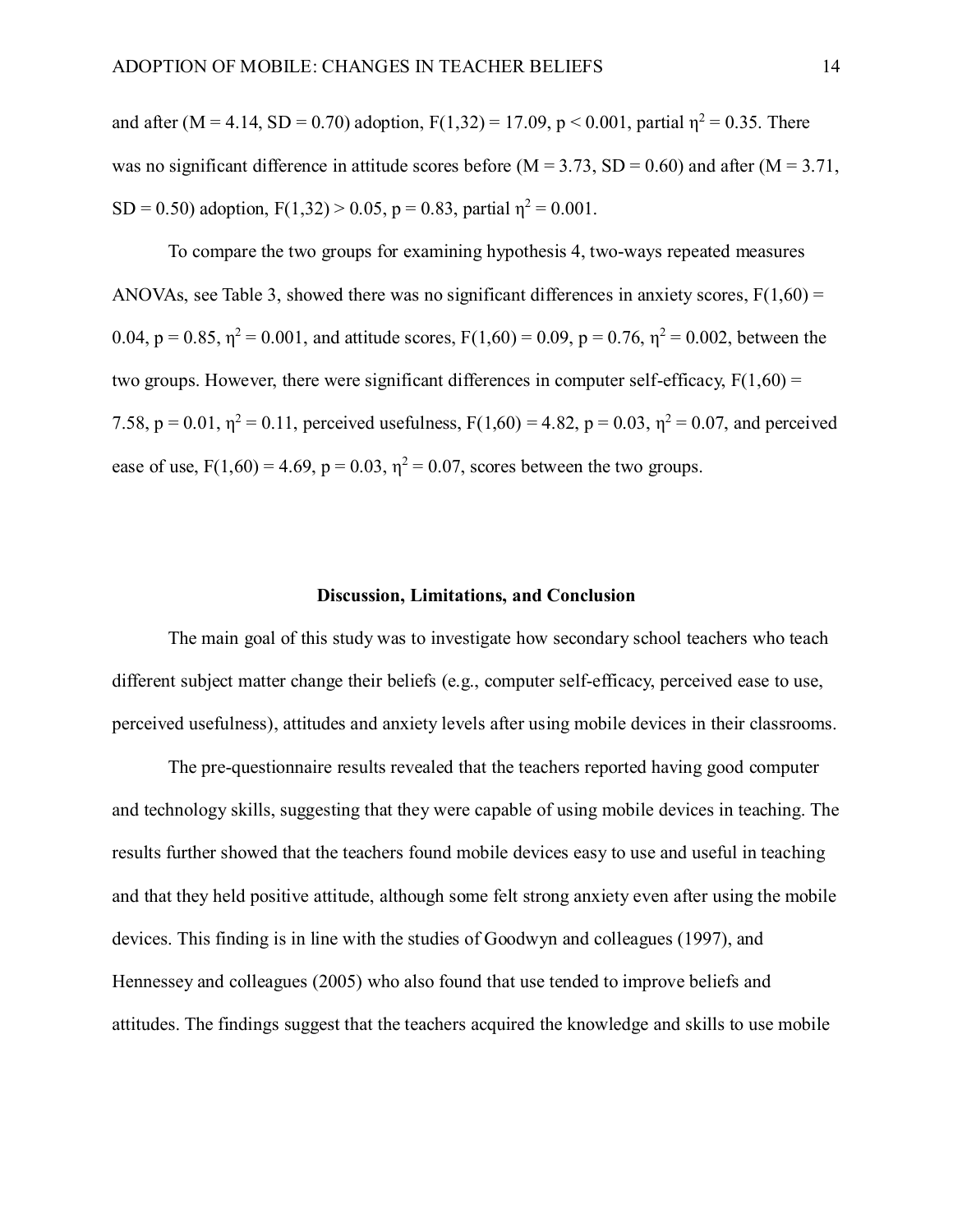devices in their classrooms; however, not all teachers are free the anxiety of using the new technology as the language and humanities teachers still felt some anxiety.

Practical experience may change teacher beliefs, attitudes and anxiety levels (Ertmer  $\&$ Ottenbreit-Leftwich, 2010; Lee, 2004). The adoption of mobile technologies allowed teachers to experience the uses of mobile devices in classrooms, and in most cases had a positive effect on their beliefs, attitudes and anxiety levels. It appears from this study that the subject matter involved has some impact on the degrees of the changes (Goodwyn et al., 1997; Hennessy, 2005). Our results agreed with the studies of Goodwyn and colleagues (1997), and Hennessy and colleagues (2005), and revealed that there can be differences in effects among teachers of different subjects. This finding is only tentative or suggestive and deserves further investigation. It is important to understand such differences in order to plan, implement and support the integration of new technologies. The integration of mobile devices and new teaching methods changed beliefs about computer self-efficacy, perceived ease of use and usefulness of mobile devices of teachers involved in different subject matter areas. In this study, the mathematics and science teacher group significantly improved their views on their computer skills, ease of use and usefulness, but the language and humanities group did not experience similar changes. The analyses further suggested that differences of the improvements between the two groups. . These changes appear to be influenced by subject matter culture and learning objectives in different subject areas (Firestone & Louis, 1999; Hennessy et al., 2005; Lave & Wenger, 1991). The mathematics and science group in this study found that the adoption of mobile technologies can help them achieve their teaching goals; the language and humanities group in this study found that mobile devices were not especially appropriate teaching and learning tools although they managed to make use of those devices.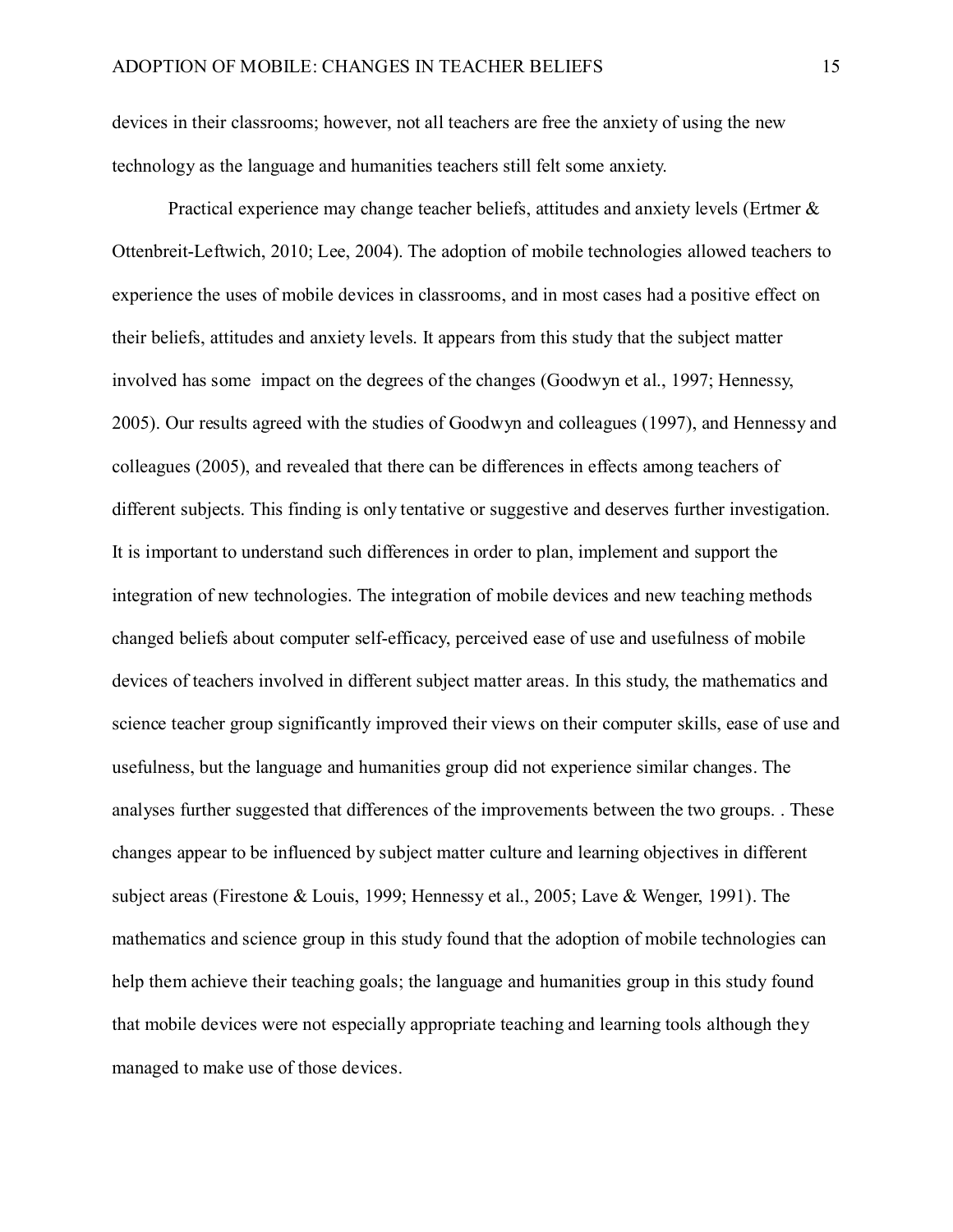The results also revealed the two groups differed significantly with regard to changes in their anxiety levels. The positive conclusion is that as teachers gain familiarity with and experience using mobile devices in their teaching that anxiety levels will eventually be reduced. On the other hand, some teachers will have higher anxiety levels at the beginning and probably require longer periods of adjustment. One of the plausible explanations is that unfamiliarity can cause anxiety (Roger, 2010). More research with regard to differences among teachers in different subject areas is required to support this finding.

With regard to attitudes, the results suggest that changes in attitude towards teaching with mobile devices were not significant between the two groups; this finding suggests that adoption and use are not key factors in improving teacher attitudes. What then are the key factors affecting teacher attitudes. While more research focused on this specific question is needed, it is possible that school support and policies influence teacher attitude (Blackwell et al., 2014; Teo, 2009). Teachers may be worried about the lack of adequate and ongoing school support, or that new technologies will increase their workload or responsibilities. More research in this area is needed to draw more definitive conclusions.

Adopting mobile technologies in classroom teaching can provide different teachers with practical experience and training opportunities to acquire knowledge and stimulate thinking. However, the knowledge and thinking cannot effectively motivate all teachers to integrate mobile devices into their teaching practice. The underlying beliefs of teachers about the potential for a new technology to improve learning enhance their productivity. Moreover, students were less likely to receive teaching strategies using mobile devices from the language and humanities teachers.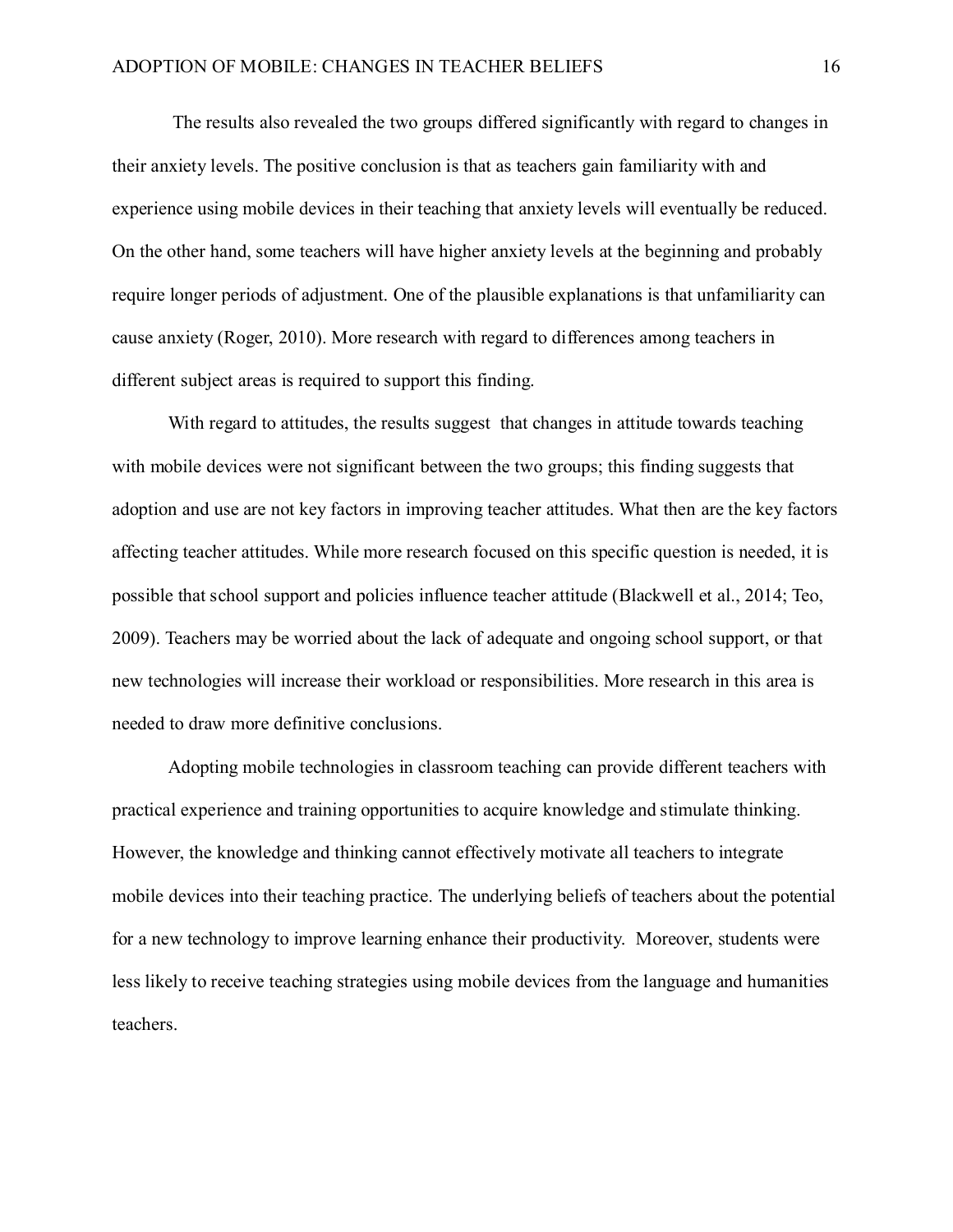## **Implications**

This study offers four implications for implementing teacher professional programs and school policies for mobile teaching and learning. First, the programs should be tailored to the different subject teachers in a school, and focus on how to use mobile devices to deliver teaching goals. Second, since the adoption that offers practical teaching experience change some teacher beliefs and anxiety, the programs should offer teachers practical teaching opportunities. Third, school management teams should take teacher anxiety seriously when planning mobile device integration into classrooms (Bitner & Bitner, 2002). The teacher processional programs should focus not only on developing teacher knowledge and thinking, but also on how to reduce teacher anxiety, and drive or motivate teachers to apply new knowledge and thinking. Four, schools should suggest how to reduce possible extra workload when integrating mobile devices in classrooms. For example, they can hire teacher assistants to help in-service teachers in the beginning stages when implementing plans of mobile device integration, which the teachers would feel more comfortable or confident.

## **Limitations and suggestions for future studies**

There are limitations in this study as in any study. A larger and more varied sample could be involved. Performance data in addition to survey data could be collected and analyzed to increase confidence in findings. . Also, this study considered learning areas instead of individual teaching subjects. Chinese and English language teachers may think differently from each other about their teaching and how their students learn, and they may also have different beliefs that humanities teachers. Future studies might investigate in a serious and systematic manner the beliefs that teachers at different levels teaching different subjects in different context have with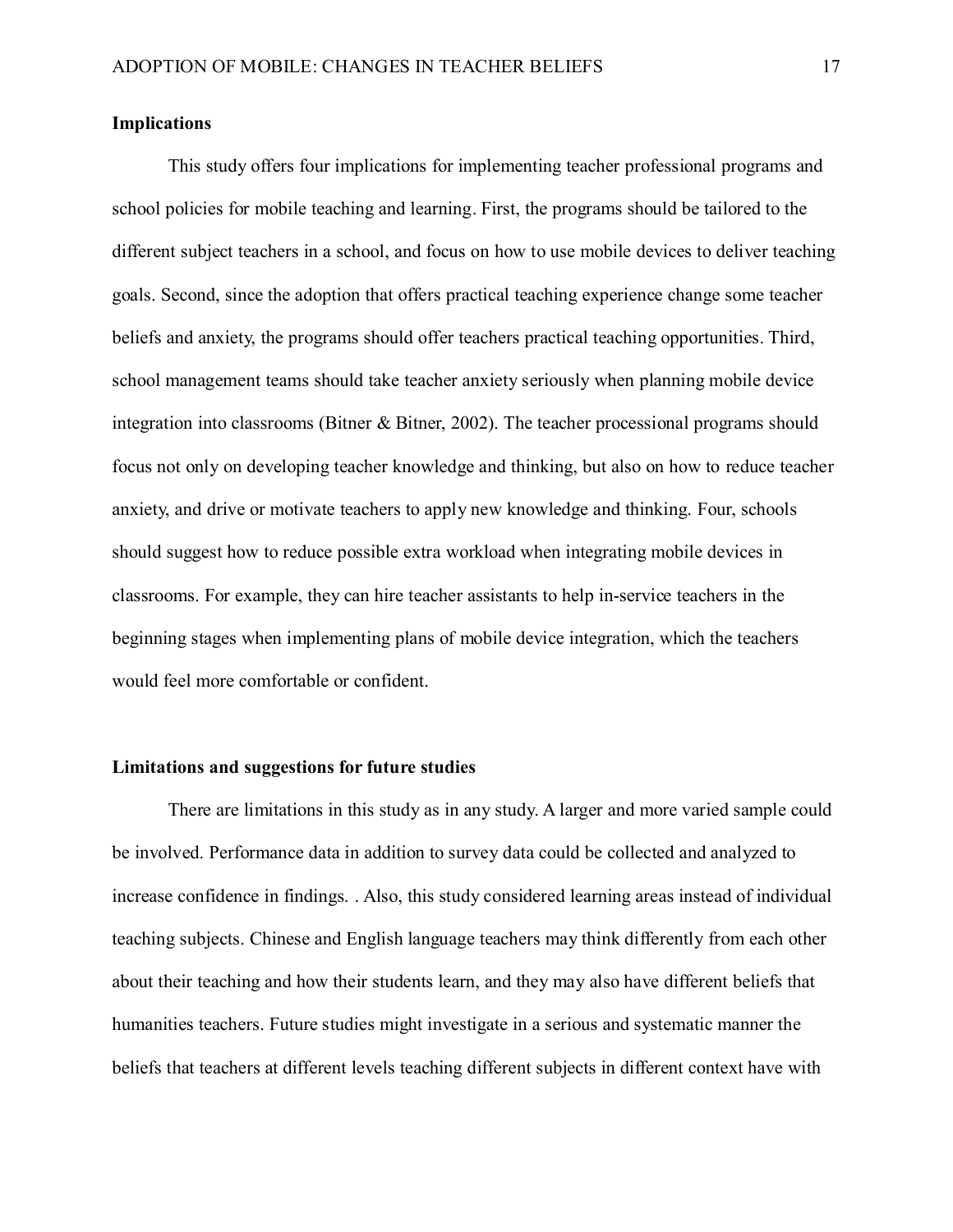regard to the general potential of new technologies to improve learning and enhance productive teaching as well as the potential of specific technologies to do so. Future studies should focus on the relationship between the time using a new technology and the rate of decreasing levels of anxiety. Moreover, future studies should involve a longer period of time as well as focus on levels and types of technological and pedagogical support offered. In summary, to properly prepare and support teachers in effective integration of a new technology, their beliefs, attitudes, and anxieties must be understood and addressed throughout the process.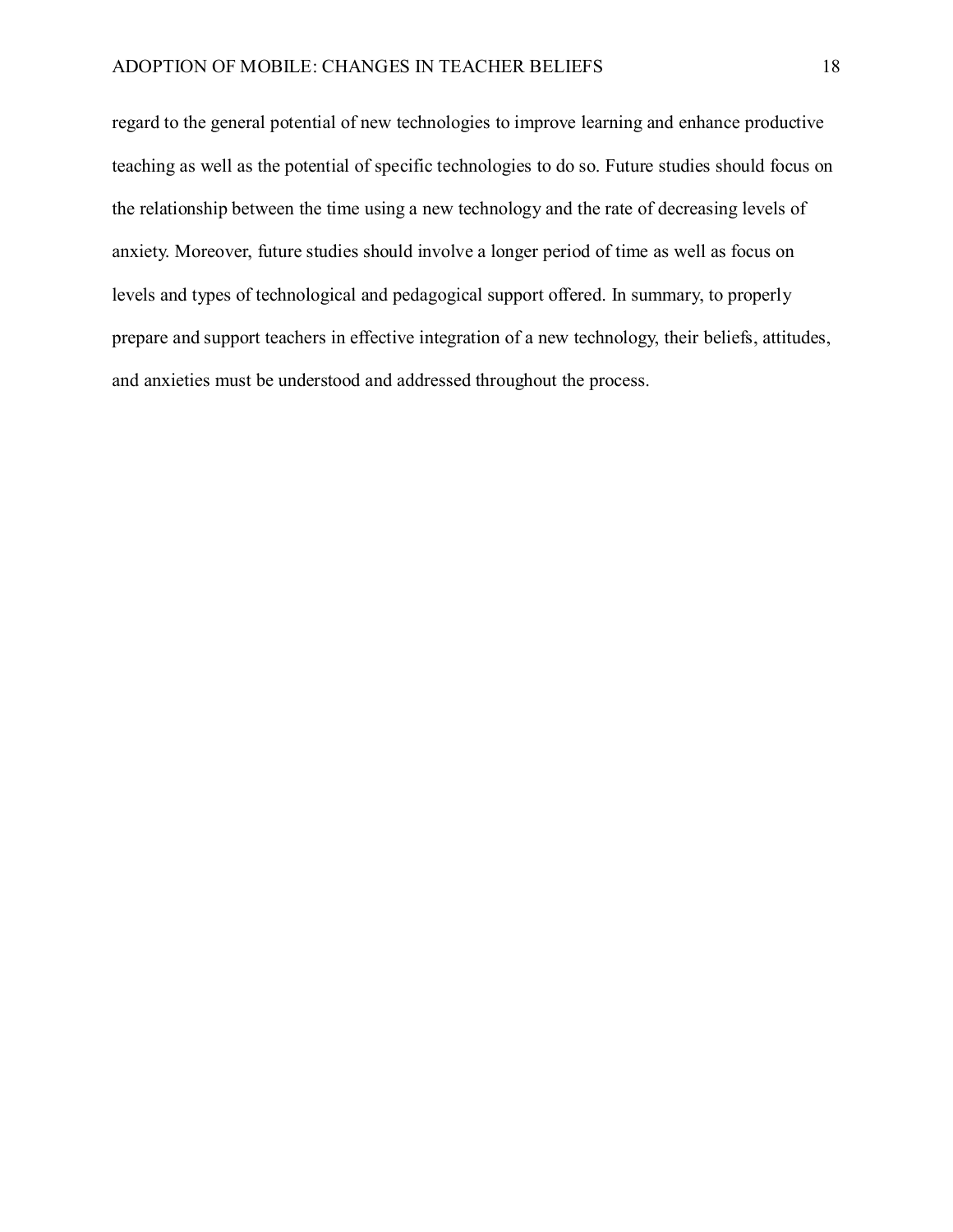#### References

- Abbitt, J. T. (2011). An investigation of the relationship between self-efficacy beliefs about technology integration and technological pedagogical content knowledge (TPACK) among preservice teachers. *Journal of Digital Learning in Teacher Education, 27*(4), 134-143.
- Agbatogun, A. (2010). Self-concept, computer anxiety, gender and attitude towards interactive computer technologies: A predictive study among Nigerian teachers. *International Journal of Education and Development using ICT, 6*(2), 55-68.
- [Ajzen, I., & Madden, T. J. \(1986\). Prediction of goal-directed behavior: attitudes, intentions, and](https://www.researchgate.net/publication/256230310_Prediction_of_Goal-Directed_Behavior_Attitudes_Intentions_and_Perceived_Behavioral_Control?el=1_x_8&enrichId=rgreq-b3f0b1a4-5eba-4124-9bc7-3fe008e2908f&enrichSource=Y292ZXJQYWdlOzI4ODg4OTA1OTtBUzozMTQ0NjY4NTg2NjgwMzhAMTQ1MTk4NjE0OTg0Nw==) perceived behavioral control. *[Journal of Experimental Social Psychology, 22](https://www.researchgate.net/publication/256230310_Prediction_of_Goal-Directed_Behavior_Attitudes_Intentions_and_Perceived_Behavioral_Control?el=1_x_8&enrichId=rgreq-b3f0b1a4-5eba-4124-9bc7-3fe008e2908f&enrichSource=Y292ZXJQYWdlOzI4ODg4OTA1OTtBUzozMTQ0NjY4NTg2NjgwMzhAMTQ1MTk4NjE0OTg0Nw==)*, 453-474.
- [Bitner, N., & Bitner, J. \(2002\). Integrating technology into the classroom: Eight keys to success.](https://www.researchgate.net/publication/255566999_Integrating_Technology_into_the_Classroom_Eight_Keys_to_Success?el=1_x_8&enrichId=rgreq-b3f0b1a4-5eba-4124-9bc7-3fe008e2908f&enrichSource=Y292ZXJQYWdlOzI4ODg4OTA1OTtBUzozMTQ0NjY4NTg2NjgwMzhAMTQ1MTk4NjE0OTg0Nw==) *[Journal of Technology and Teacher Education, 10](https://www.researchgate.net/publication/255566999_Integrating_Technology_into_the_Classroom_Eight_Keys_to_Success?el=1_x_8&enrichId=rgreq-b3f0b1a4-5eba-4124-9bc7-3fe008e2908f&enrichSource=Y292ZXJQYWdlOzI4ODg4OTA1OTtBUzozMTQ0NjY4NTg2NjgwMzhAMTQ1MTk4NjE0OTg0Nw==)*(1), 95-100.
- [Blackwell, C. K., Lauricella, A. R., & Wartella, E. \(2014\). Factors influencing digital technology](https://www.researchgate.net/publication/262306847_Factors_influencing_digital_technology_use_in_early_childhood_education?el=1_x_8&enrichId=rgreq-b3f0b1a4-5eba-4124-9bc7-3fe008e2908f&enrichSource=Y292ZXJQYWdlOzI4ODg4OTA1OTtBUzozMTQ0NjY4NTg2NjgwMzhAMTQ1MTk4NjE0OTg0Nw==)  [use in early childhood education.](https://www.researchgate.net/publication/262306847_Factors_influencing_digital_technology_use_in_early_childhood_education?el=1_x_8&enrichId=rgreq-b3f0b1a4-5eba-4124-9bc7-3fe008e2908f&enrichSource=Y292ZXJQYWdlOzI4ODg4OTA1OTtBUzozMTQ0NjY4NTg2NjgwMzhAMTQ1MTk4NjE0OTg0Nw==) *Computers & Education, 77*, 82-90.
- Celik, V., & Yesilyurt, E. (2013). Attitudes to technology, perceived computer self-efficacy and computer anxiety as predictors of computer supported education. *Computers & Education, 60*(1), 148-158.
- Chan, K.W., & Elliott, R. G. (2004). Relational analysis of personal epistemology and conceptions about teaching and learning. T*eaching and Teacher Education, 20*, 817-831.
- Chen, R. J. (2010). Investigating models for preservice teachers' use of technology to support student-centered learning. *Computers & Education, 55*(1), 32-42.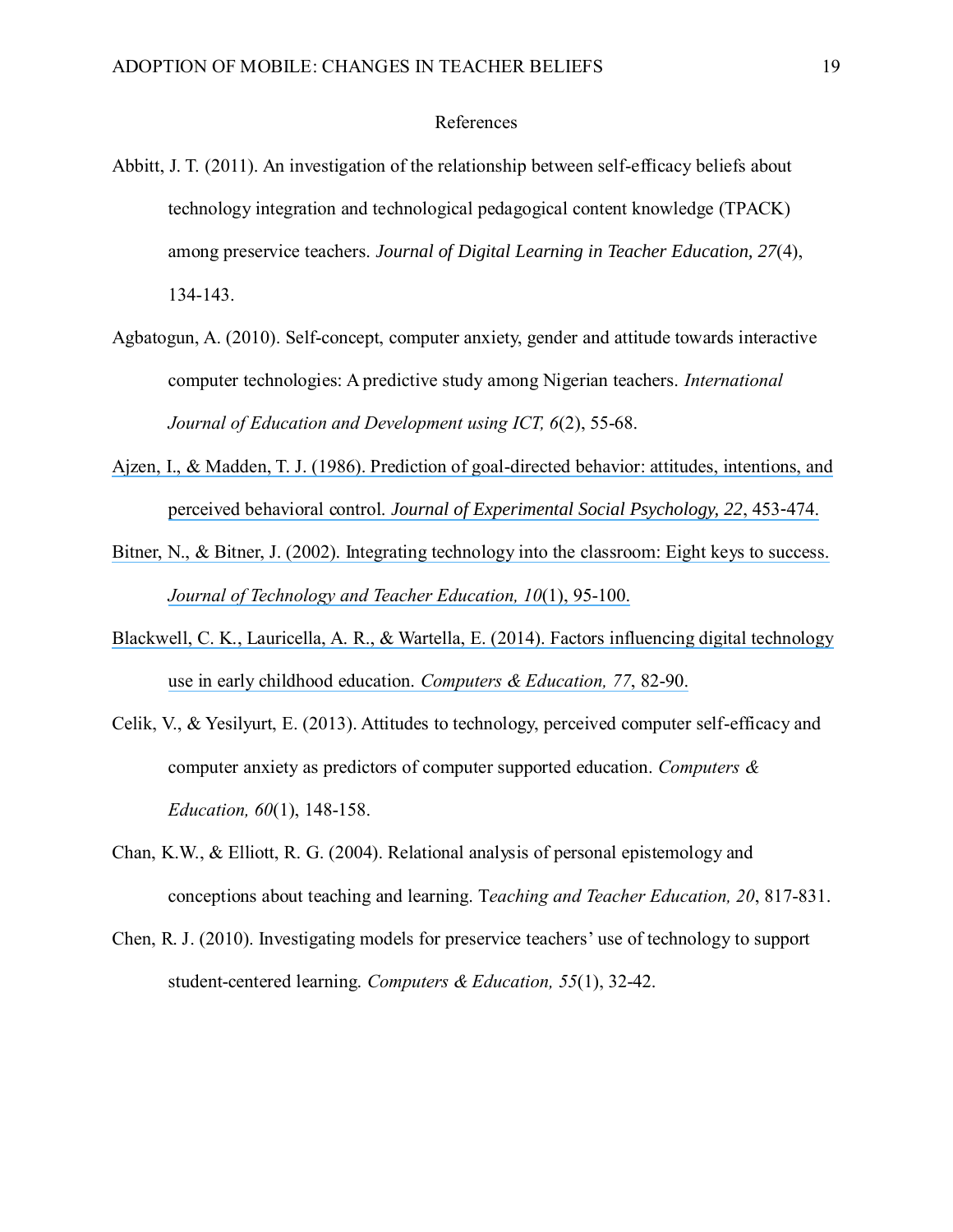- [Chiu, T.K.F., & Churchill, D. \(2015a\). Design of Learning Objects for Concept Learning: Effects](https://www.researchgate.net/publication/273004532_Design_of_learning_objects_for_concept_learning_effects_of_multimedia_learning_principles_and_an_instructional_approach?el=1_x_8&enrichId=rgreq-b3f0b1a4-5eba-4124-9bc7-3fe008e2908f&enrichSource=Y292ZXJQYWdlOzI4ODg4OTA1OTtBUzozMTQ0NjY4NTg2NjgwMzhAMTQ1MTk4NjE0OTg0Nw==)  [of Multimedia Learning Principles and an Instructional Approach.](https://www.researchgate.net/publication/273004532_Design_of_learning_objects_for_concept_learning_effects_of_multimedia_learning_principles_and_an_instructional_approach?el=1_x_8&enrichId=rgreq-b3f0b1a4-5eba-4124-9bc7-3fe008e2908f&enrichSource=Y292ZXJQYWdlOzI4ODg4OTA1OTtBUzozMTQ0NjY4NTg2NjgwMzhAMTQ1MTk4NjE0OTg0Nw==) *Interactive Learning [Environment,](https://www.researchgate.net/publication/273004532_Design_of_learning_objects_for_concept_learning_effects_of_multimedia_learning_principles_and_an_instructional_approach?el=1_x_8&enrichId=rgreq-b3f0b1a4-5eba-4124-9bc7-3fe008e2908f&enrichSource=Y292ZXJQYWdlOzI4ODg4OTA1OTtBUzozMTQ0NjY4NTg2NjgwMzhAMTQ1MTk4NjE0OTg0Nw==)* 1-16.
- Chiu, T.K.F., & Churchill, D. (2015b). Exploring the Characteristics of an Optimal Design of Digital Materials for Concept Learning in Mathematics: Multimedia Learning and Variation Theory. *Computer & Education*, 82, 280–291.
- [Compeau, D. R., & Higgins, C. A. \(1995\). Computer self-efficacy: Development of a measure](https://www.researchgate.net/publication/220259891_Computer_Self-Efficacy_Development_of_a_Measure_and_Initial_Test?el=1_x_8&enrichId=rgreq-b3f0b1a4-5eba-4124-9bc7-3fe008e2908f&enrichSource=Y292ZXJQYWdlOzI4ODg4OTA1OTtBUzozMTQ0NjY4NTg2NjgwMzhAMTQ1MTk4NjE0OTg0Nw==)  and initial test. *[MIS Quarterly, 19](https://www.researchgate.net/publication/220259891_Computer_Self-Efficacy_Development_of_a_Measure_and_Initial_Test?el=1_x_8&enrichId=rgreq-b3f0b1a4-5eba-4124-9bc7-3fe008e2908f&enrichSource=Y292ZXJQYWdlOzI4ODg4OTA1OTtBUzozMTQ0NjY4NTg2NjgwMzhAMTQ1MTk4NjE0OTg0Nw==)*(2), 189–211.
- [Davis, F. D. \(1989\). Perceived usefulness, perceived ease of use, and user acceptance of](https://www.researchgate.net/publication/285023147_Perceived_Usefulness_Perceived_Ease_of_Use_and_User_Acceptance_of_Information_Technology?el=1_x_8&enrichId=rgreq-b3f0b1a4-5eba-4124-9bc7-3fe008e2908f&enrichSource=Y292ZXJQYWdlOzI4ODg4OTA1OTtBUzozMTQ0NjY4NTg2NjgwMzhAMTQ1MTk4NjE0OTg0Nw==) [information technology.](https://www.researchgate.net/publication/285023147_Perceived_Usefulness_Perceived_Ease_of_Use_and_User_Acceptance_of_Information_Technology?el=1_x_8&enrichId=rgreq-b3f0b1a4-5eba-4124-9bc7-3fe008e2908f&enrichSource=Y292ZXJQYWdlOzI4ODg4OTA1OTtBUzozMTQ0NjY4NTg2NjgwMzhAMTQ1MTk4NjE0OTg0Nw==) *MIS Quarterly*, *13*, 319-339.
- [Davis, F. D., Bagozzi, R. P., & Warshaw, P. R. \(1989\). User acceptance of computer technology:](https://www.researchgate.net/publication/248251146_User_Acceptance_of_Computer_Technology_A_Comparison_of_Two_Theoretical_Models?el=1_x_8&enrichId=rgreq-b3f0b1a4-5eba-4124-9bc7-3fe008e2908f&enrichSource=Y292ZXJQYWdlOzI4ODg4OTA1OTtBUzozMTQ0NjY4NTg2NjgwMzhAMTQ1MTk4NjE0OTg0Nw==)  [a comparison of two theoretical models.](https://www.researchgate.net/publication/248251146_User_Acceptance_of_Computer_Technology_A_Comparison_of_Two_Theoretical_Models?el=1_x_8&enrichId=rgreq-b3f0b1a4-5eba-4124-9bc7-3fe008e2908f&enrichSource=Y292ZXJQYWdlOzI4ODg4OTA1OTtBUzozMTQ0NjY4NTg2NjgwMzhAMTQ1MTk4NjE0OTg0Nw==) *Management Science*, *35*(8), 982-1003.
- Ertmer, P. A., & Ottenbreit-Leftwich, A. T. (2010). Teacher technology change: How knowledge, confidence, beliefs, and culture intersect. *Journal of Research on Technology in Education, 42*(3), 255-284.
- [Evans, C. \(2008\). The effectiveness of m-learning in the form of podcast revision lectures in](https://www.researchgate.net/publication/222433026_The_Effectiveness_of_M-Learning_in_the_Form_of_Podcast_Revision_Lectures_in_Higher_Education?el=1_x_8&enrichId=rgreq-b3f0b1a4-5eba-4124-9bc7-3fe008e2908f&enrichSource=Y292ZXJQYWdlOzI4ODg4OTA1OTtBUzozMTQ0NjY4NTg2NjgwMzhAMTQ1MTk4NjE0OTg0Nw==)  higher education. *[Computers & Dducation, 50](https://www.researchgate.net/publication/222433026_The_Effectiveness_of_M-Learning_in_the_Form_of_Podcast_Revision_Lectures_in_Higher_Education?el=1_x_8&enrichId=rgreq-b3f0b1a4-5eba-4124-9bc7-3fe008e2908f&enrichSource=Y292ZXJQYWdlOzI4ODg4OTA1OTtBUzozMTQ0NjY4NTg2NjgwMzhAMTQ1MTk4NjE0OTg0Nw==)*(2), 491-498.
- Firestone, W. A., & Louis, K. S. (1999). *Schools as Cultures.* In J. Murphy, & K. S. Louis (Eds), Handbook of Research on Educational Administration. (pp. 297-322). San Francisco, CA: Jossey-Bass.
- Gao, T. T., Rohm, A. J., Sultan, F., & Pagani, M. (2013). Consumers un-tethered: A three-market empirical study of consumers' mobile marketing acceptance. *Journal of Business Research*, *66*(12), 2536-2544.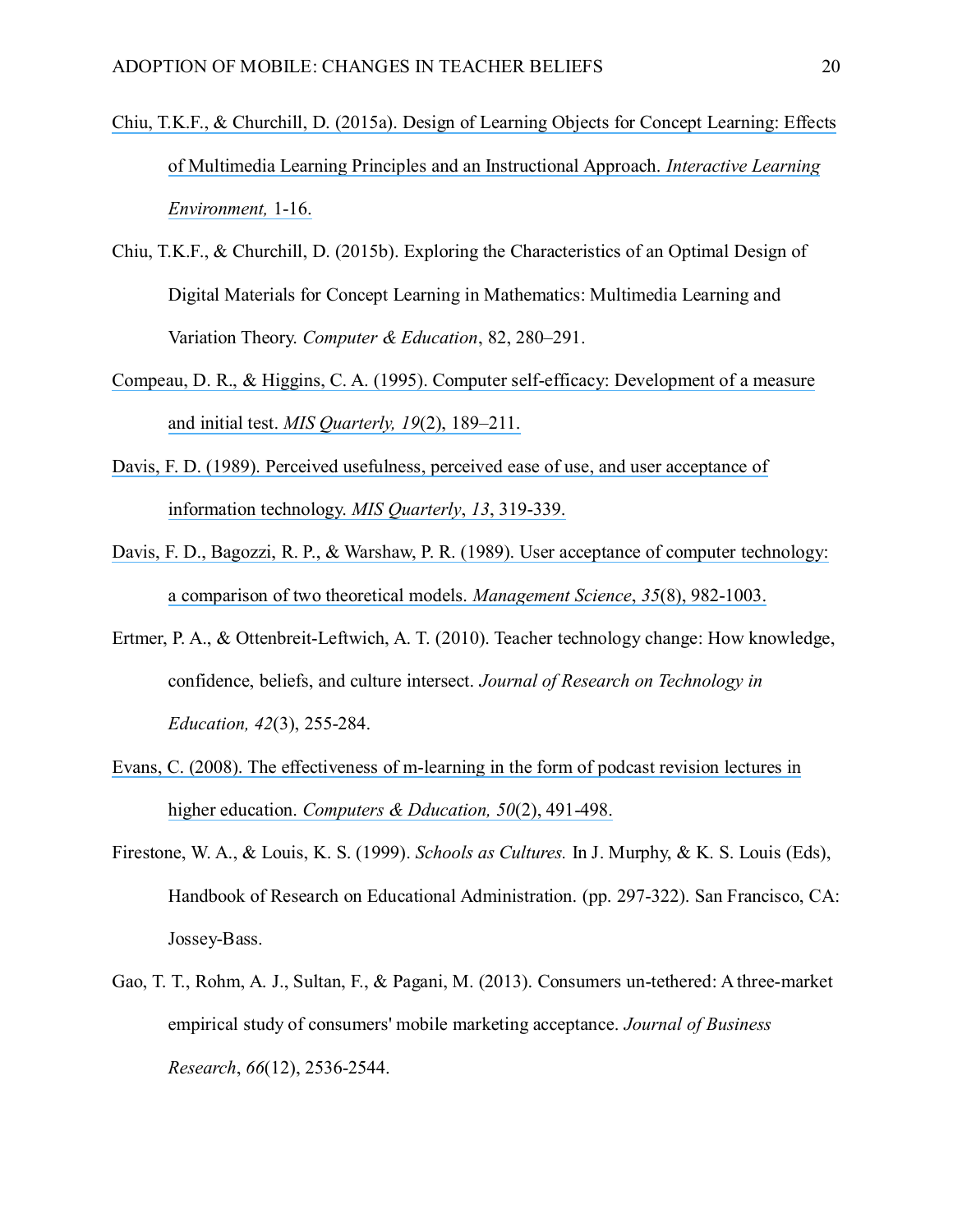- [Gedik, N., Hanci-Karademirci, A., Kursun, E., & Cagiltay, K. \(2012\). Key instructional design](https://www.researchgate.net/publication/220139685_Key_instructional_design_issues_in_a_cellular_phone-based_mobile_learning_project?el=1_x_8&enrichId=rgreq-b3f0b1a4-5eba-4124-9bc7-3fe008e2908f&enrichSource=Y292ZXJQYWdlOzI4ODg4OTA1OTtBUzozMTQ0NjY4NTg2NjgwMzhAMTQ1MTk4NjE0OTg0Nw==) [issues in a cellular phone-based mobile learning project.](https://www.researchgate.net/publication/220139685_Key_instructional_design_issues_in_a_cellular_phone-based_mobile_learning_project?el=1_x_8&enrichId=rgreq-b3f0b1a4-5eba-4124-9bc7-3fe008e2908f&enrichSource=Y292ZXJQYWdlOzI4ODg4OTA1OTtBUzozMTQ0NjY4NTg2NjgwMzhAMTQ1MTk4NjE0OTg0Nw==) *Computers & Education, 58*(4), [1149-1159.](https://www.researchgate.net/publication/220139685_Key_instructional_design_issues_in_a_cellular_phone-based_mobile_learning_project?el=1_x_8&enrichId=rgreq-b3f0b1a4-5eba-4124-9bc7-3fe008e2908f&enrichSource=Y292ZXJQYWdlOzI4ODg4OTA1OTtBUzozMTQ0NjY4NTg2NjgwMzhAMTQ1MTk4NjE0OTg0Nw==)
- Godwin-Jones, R. (2005). Emerging technologies: Messaging, gaming, peer-to-peer sharing: Language learning strategies & tools for the millennial generation. *Language Learning & Technology, 9*(1), 17-22.
- Goodwyn, A., Adams, A., & Clarke, S. (1997). [The great god of the future: the views of current](https://www.researchgate.net/publication/227772422_The_Great_God_of_the_Future_the_Views_of_Current_and_Future_English_Teachers_on_the_Place_of_IT_in_Literacy?el=1_x_8&enrichId=rgreq-b3f0b1a4-5eba-4124-9bc7-3fe008e2908f&enrichSource=Y292ZXJQYWdlOzI4ODg4OTA1OTtBUzozMTQ0NjY4NTg2NjgwMzhAMTQ1MTk4NjE0OTg0Nw==) [and future English teachers on the place of IT in literacy.](https://www.researchgate.net/publication/227772422_The_Great_God_of_the_Future_the_Views_of_Current_and_Future_English_Teachers_on_the_Place_of_IT_in_Literacy?el=1_x_8&enrichId=rgreq-b3f0b1a4-5eba-4124-9bc7-3fe008e2908f&enrichSource=Y292ZXJQYWdlOzI4ODg4OTA1OTtBUzozMTQ0NjY4NTg2NjgwMzhAMTQ1MTk4NjE0OTg0Nw==) *English in Education, 31*(2), [54–62.](https://www.researchgate.net/publication/227772422_The_Great_God_of_the_Future_the_Views_of_Current_and_Future_English_Teachers_on_the_Place_of_IT_in_Literacy?el=1_x_8&enrichId=rgreq-b3f0b1a4-5eba-4124-9bc7-3fe008e2908f&enrichSource=Y292ZXJQYWdlOzI4ODg4OTA1OTtBUzozMTQ0NjY4NTg2NjgwMzhAMTQ1MTk4NjE0OTg0Nw==)
- [Hennessy, S., Ruthven, K., & Brindley, S. \(2005\). Teacher perspectives on integrating ICT into](https://www.researchgate.net/publication/251452560_Teacher_perspectives_on_integrating_ICT_into_subject_teaching_Commitment_constraints_caution_and_change_Journal_of_Curriculum_Studies_372_155-192?el=1_x_8&enrichId=rgreq-b3f0b1a4-5eba-4124-9bc7-3fe008e2908f&enrichSource=Y292ZXJQYWdlOzI4ODg4OTA1OTtBUzozMTQ0NjY4NTg2NjgwMzhAMTQ1MTk4NjE0OTg0Nw==)  [subject teaching: commitment, constraints, caution, and change.](https://www.researchgate.net/publication/251452560_Teacher_perspectives_on_integrating_ICT_into_subject_teaching_Commitment_constraints_caution_and_change_Journal_of_Curriculum_Studies_372_155-192?el=1_x_8&enrichId=rgreq-b3f0b1a4-5eba-4124-9bc7-3fe008e2908f&enrichSource=Y292ZXJQYWdlOzI4ODg4OTA1OTtBUzozMTQ0NjY4NTg2NjgwMzhAMTQ1MTk4NjE0OTg0Nw==) *Journal of Curriculum Studies, 37*[\(2\), 155-192.](https://www.researchgate.net/publication/251452560_Teacher_perspectives_on_integrating_ICT_into_subject_teaching_Commitment_constraints_caution_and_change_Journal_of_Curriculum_Studies_372_155-192?el=1_x_8&enrichId=rgreq-b3f0b1a4-5eba-4124-9bc7-3fe008e2908f&enrichSource=Y292ZXJQYWdlOzI4ODg4OTA1OTtBUzozMTQ0NjY4NTg2NjgwMzhAMTQ1MTk4NjE0OTg0Nw==)
- Hsu, M. K., Wang, S. W., & Chiu, K. K. (2009). Computer attitude, statistics anxiety and selfefficacy on statistical software adoption behavior: An empirical study of online MBA learners. *Computers in Human Behavior*, *25*(2), 412-420.
- [Igbaria, M., & Parasuraman, S. \(1989\). A path analytic study of individual characteristics,](https://www.researchgate.net/publication/247569661_A_Path_Analytic_Study_of_Individual_Characteristics_Computer_Anxiety_and_Attitudes_toward_Microcomputers?el=1_x_8&enrichId=rgreq-b3f0b1a4-5eba-4124-9bc7-3fe008e2908f&enrichSource=Y292ZXJQYWdlOzI4ODg4OTA1OTtBUzozMTQ0NjY4NTg2NjgwMzhAMTQ1MTk4NjE0OTg0Nw==) [computer anxiety and attitudes toward microcomputers. J](https://www.researchgate.net/publication/247569661_A_Path_Analytic_Study_of_Individual_Characteristics_Computer_Anxiety_and_Attitudes_toward_Microcomputers?el=1_x_8&enrichId=rgreq-b3f0b1a4-5eba-4124-9bc7-3fe008e2908f&enrichSource=Y292ZXJQYWdlOzI4ODg4OTA1OTtBUzozMTQ0NjY4NTg2NjgwMzhAMTQ1MTk4NjE0OTg0Nw==)*ournal of Management, 15*, [373–388.](https://www.researchgate.net/publication/247569661_A_Path_Analytic_Study_of_Individual_Characteristics_Computer_Anxiety_and_Attitudes_toward_Microcomputers?el=1_x_8&enrichId=rgreq-b3f0b1a4-5eba-4124-9bc7-3fe008e2908f&enrichSource=Y292ZXJQYWdlOzI4ODg4OTA1OTtBUzozMTQ0NjY4NTg2NjgwMzhAMTQ1MTk4NjE0OTg0Nw==)
- [Jeng, Y. L., Wu, T. T., Huang, Y. M., Tan, Q., & Yang, S. J. \(2010\). The](https://www.researchgate.net/publication/220374488_The_Add-on_Impact_of_Mobile_Applications_in_Learning_Strategies_A_Review_Study?el=1_x_8&enrichId=rgreq-b3f0b1a4-5eba-4124-9bc7-3fe008e2908f&enrichSource=Y292ZXJQYWdlOzI4ODg4OTA1OTtBUzozMTQ0NjY4NTg2NjgwMzhAMTQ1MTk4NjE0OTg0Nw==) add-on impact of mobile [applications in learning strategies: A review study.](https://www.researchgate.net/publication/220374488_The_Add-on_Impact_of_Mobile_Applications_in_Learning_Strategies_A_Review_Study?el=1_x_8&enrichId=rgreq-b3f0b1a4-5eba-4124-9bc7-3fe008e2908f&enrichSource=Y292ZXJQYWdlOzI4ODg4OTA1OTtBUzozMTQ0NjY4NTg2NjgwMzhAMTQ1MTk4NjE0OTg0Nw==) *Journal of Educational Technology & Society*, *13*[\(3\), 3-11.](https://www.researchgate.net/publication/220374488_The_Add-on_Impact_of_Mobile_Applications_in_Learning_Strategies_A_Review_Study?el=1_x_8&enrichId=rgreq-b3f0b1a4-5eba-4124-9bc7-3fe008e2908f&enrichSource=Y292ZXJQYWdlOzI4ODg4OTA1OTtBUzozMTQ0NjY4NTg2NjgwMzhAMTQ1MTk4NjE0OTg0Nw==)
- [Kim, C., Kim, M. K., Lee, C., Spector, J. M., & DeMeester, K. \(2013\). Teacher beliefs and](https://www.researchgate.net/publication/257246060_Teacher_beliefs_and_technology_integration?el=1_x_8&enrichId=rgreq-b3f0b1a4-5eba-4124-9bc7-3fe008e2908f&enrichSource=Y292ZXJQYWdlOzI4ODg4OTA1OTtBUzozMTQ0NjY4NTg2NjgwMzhAMTQ1MTk4NjE0OTg0Nw==)  technology integration. *[Teaching and Teacher Education](https://www.researchgate.net/publication/257246060_Teacher_beliefs_and_technology_integration?el=1_x_8&enrichId=rgreq-b3f0b1a4-5eba-4124-9bc7-3fe008e2908f&enrichSource=Y292ZXJQYWdlOzI4ODg4OTA1OTtBUzozMTQ0NjY4NTg2NjgwMzhAMTQ1MTk4NjE0OTg0Nw==)*, *29*, 76-85.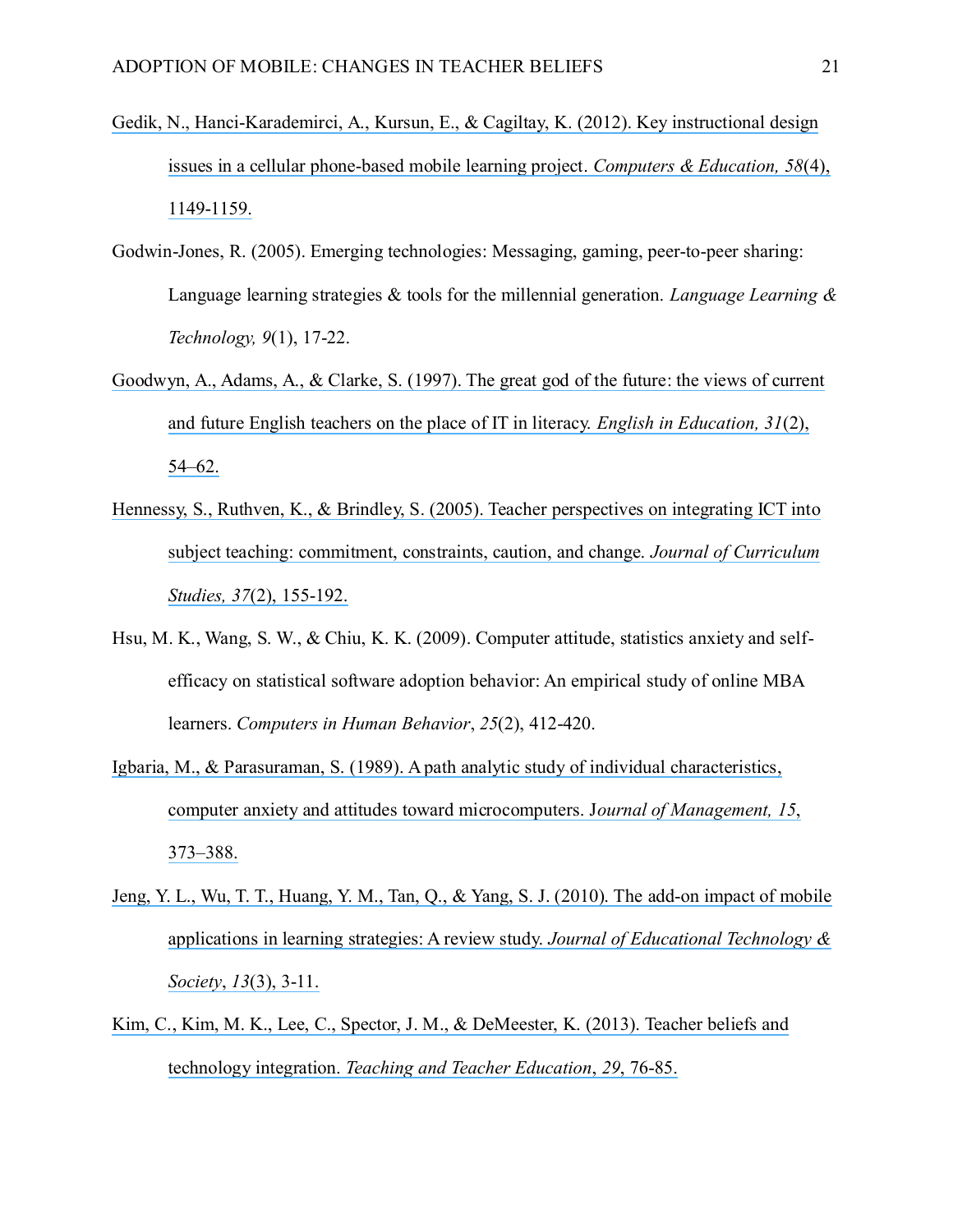- Lave, J., & Wenger, E., (1991). *Situated learning: [legitimate peripheral participation.](https://www.researchgate.net/publication/220040555_Situated_Learning_Legitimate_Peripheral_Participation_Learning_in_Doing?el=1_x_8&enrichId=rgreq-b3f0b1a4-5eba-4124-9bc7-3fe008e2908f&enrichSource=Y292ZXJQYWdlOzI4ODg4OTA1OTtBUzozMTQ0NjY4NTg2NjgwMzhAMTQ1MTk4NjE0OTg0Nw==)* [Cambridge: Cambridge University Press.](https://www.researchgate.net/publication/220040555_Situated_Learning_Legitimate_Peripheral_Participation_Learning_in_Doing?el=1_x_8&enrichId=rgreq-b3f0b1a4-5eba-4124-9bc7-3fe008e2908f&enrichSource=Y292ZXJQYWdlOzI4ODg4OTA1OTtBUzozMTQ0NjY4NTg2NjgwMzhAMTQ1MTk4NjE0OTg0Nw==)
- [Lee, O. \(2004\). Teacher change in beliefs and practices in science and literacy instruction with](https://www.researchgate.net/publication/227784817_Teacher_Change_in_Beliefs_and_Practices_in_Science_and_Literacy_Instruction_with_English_Language_Learners?el=1_x_8&enrichId=rgreq-b3f0b1a4-5eba-4124-9bc7-3fe008e2908f&enrichSource=Y292ZXJQYWdlOzI4ODg4OTA1OTtBUzozMTQ0NjY4NTg2NjgwMzhAMTQ1MTk4NjE0OTg0Nw==)  English language learners. *[Journal of Research in Science Teaching, 41](https://www.researchgate.net/publication/227784817_Teacher_Change_in_Beliefs_and_Practices_in_Science_and_Literacy_Instruction_with_English_Language_Learners?el=1_x_8&enrichId=rgreq-b3f0b1a4-5eba-4124-9bc7-3fe008e2908f&enrichSource=Y292ZXJQYWdlOzI4ODg4OTA1OTtBUzozMTQ0NjY4NTg2NjgwMzhAMTQ1MTk4NjE0OTg0Nw==)*(1), 65-93.
- [Lim, C. P., & Khine, M. \(2006\). Managing teachers' barriers to ICT integration in Singapore](https://www.researchgate.net/publication/49279393_Managing_Teachers)  schools. *[Journal of Technology and Teacher Education](https://www.researchgate.net/publication/49279393_Managing_Teachers)*, *14*(1), 97-125.
- Martin, F., & Ertzberger, J. (2013). Here and now mobile learning: An experimental study on the use of mobile technology. *Computers & Education, 68*, 76-85.
- Nayak, R. D. (2014). Anxiety and mental health of software professionals and mechanical professionals. *International Journal of Humanities and Social Science Invention , 3*, 52- 56.
- [Polly, D., McGee, J. R., & Sullivan, C. \(2010\). Employing technology-rich mathematical tasks to](https://www.researchgate.net/publication/255567450_Employing_Technology-Rich_Mathematical_Tasks_to_Develop_Teachers)  develop teachers' [technological, pedagogical, and content knowledge \(TPACK\).](https://www.researchgate.net/publication/255567450_Employing_Technology-Rich_Mathematical_Tasks_to_Develop_Teachers) *Journal [of Computers in Mathematics and Science Teaching, 29](https://www.researchgate.net/publication/255567450_Employing_Technology-Rich_Mathematical_Tasks_to_Develop_Teachers)*(4), 455-472.
- Roberts, P., & Henderson, R. (2000). Information technology acceptance in a sample of government employees: A test of the technology acceptance model. *Interacting with Computers, 12*(5), 427–443.
- [Schommer, M. \(1990\). Effects' of beliefs about the nature of knowledge on comprehension.](https://www.researchgate.net/publication/200773160_Effects_of_Beliefs_About_the_Nature_of_Knowledge_on_Comprehension?el=1_x_8&enrichId=rgreq-b3f0b1a4-5eba-4124-9bc7-3fe008e2908f&enrichSource=Y292ZXJQYWdlOzI4ODg4OTA1OTtBUzozMTQ0NjY4NTg2NjgwMzhAMTQ1MTk4NjE0OTg0Nw==)  J*[ournal of Educational Psychology, 82](https://www.researchgate.net/publication/200773160_Effects_of_Beliefs_About_the_Nature_of_Knowledge_on_Comprehension?el=1_x_8&enrichId=rgreq-b3f0b1a4-5eba-4124-9bc7-3fe008e2908f&enrichSource=Y292ZXJQYWdlOzI4ODg4OTA1OTtBUzozMTQ0NjY4NTg2NjgwMzhAMTQ1MTk4NjE0OTg0Nw==)*(3), 498-504.
- Schommer, M. (1998). *The role of adults' beliefs about knowledge in school, work, and everyday life.* In M. C. Smith, & T. Pourchot (Eds.), Adult learning and development: Perspectives from educational psychology (pp. 127-143). Mahwah, NJ: Erlbaum.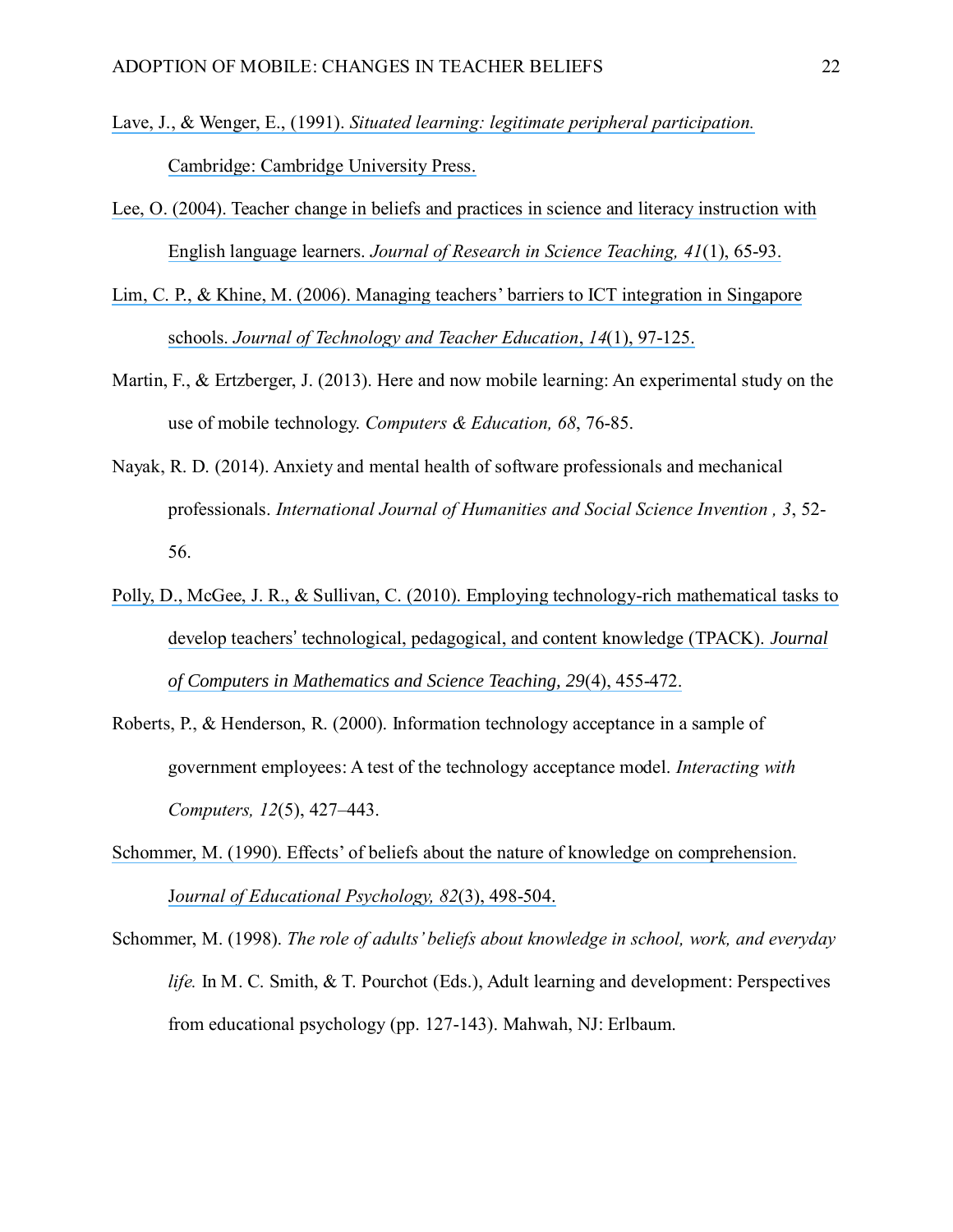- [Schommer-Aikins, M., Duell, O. K., & Hutter, R. \(2005\). Epistemological beliefs, mathematical](https://www.researchgate.net/publication/240558687_Epistemological_Beliefs_Mathematical_Problem-Solving_Beliefs_and_Academic_Performance_of_Middle_School_Students?el=1_x_8&enrichId=rgreq-b3f0b1a4-5eba-4124-9bc7-3fe008e2908f&enrichSource=Y292ZXJQYWdlOzI4ODg4OTA1OTtBUzozMTQ0NjY4NTg2NjgwMzhAMTQ1MTk4NjE0OTg0Nw==) [problem-solving beliefs, and academic performance of middle school students.](https://www.researchgate.net/publication/240558687_Epistemological_Beliefs_Mathematical_Problem-Solving_Beliefs_and_Academic_Performance_of_Middle_School_Students?el=1_x_8&enrichId=rgreq-b3f0b1a4-5eba-4124-9bc7-3fe008e2908f&enrichSource=Y292ZXJQYWdlOzI4ODg4OTA1OTtBUzozMTQ0NjY4NTg2NjgwMzhAMTQ1MTk4NjE0OTg0Nw==) *The [Elementary School Journal, 105](https://www.researchgate.net/publication/240558687_Epistemological_Beliefs_Mathematical_Problem-Solving_Beliefs_and_Academic_Performance_of_Middle_School_Students?el=1_x_8&enrichId=rgreq-b3f0b1a4-5eba-4124-9bc7-3fe008e2908f&enrichSource=Y292ZXJQYWdlOzI4ODg4OTA1OTtBUzozMTQ0NjY4NTg2NjgwMzhAMTQ1MTk4NjE0OTg0Nw==)*(3), 289-304.
- Strudler, N., & Wetzel, K. (1999). Lessons from exemplary colleges of education: Factors affecting technology integration in preservice programs. *Educational Technology Research and Development*, *47*(4), 63-81.
- Teo, T. (2009). Modelling technology acceptance in education: A study of pre-service teachers. *Computers & Education*, *52*(2), 302-312.
- [Venkatesh, V. \(2000\). Determinants of perceived ease of use: Integrating control, intrinsic](https://www.researchgate.net/publication/220079911_)  [motivation, and emotion into the technology acceptance model.](https://www.researchgate.net/publication/220079911_) *Information Systems Research*, *11*[\(4\), 342-365.](https://www.researchgate.net/publication/220079911_)
- [Ventola, C. L. \(2014\). Mobile devices and apps for health care professionals: uses and](https://www.researchgate.net/publication/262779814_Ventola_CL_Mobile_devices_and_apps_for_health_care_professionals_uses_and_benefits?el=1_x_8&enrichId=rgreq-b3f0b1a4-5eba-4124-9bc7-3fe008e2908f&enrichSource=Y292ZXJQYWdlOzI4ODg4OTA1OTtBUzozMTQ0NjY4NTg2NjgwMzhAMTQ1MTk4NjE0OTg0Nw==)  benefits. *[Pharmacy and Therapeutics](https://www.researchgate.net/publication/262779814_Ventola_CL_Mobile_devices_and_apps_for_health_care_professionals_uses_and_benefits?el=1_x_8&enrichId=rgreq-b3f0b1a4-5eba-4124-9bc7-3fe008e2908f&enrichSource=Y292ZXJQYWdlOzI4ODg4OTA1OTtBUzozMTQ0NjY4NTg2NjgwMzhAMTQ1MTk4NjE0OTg0Nw==)*, *39*(5), 356.
- Wilkins, J. L., & Brand, B. R. (2004). Change in preservice teachers' beliefs: An evaluation of a mathematics methods course. *School Science and Mathematics, 104*(5), 226-232.
- Wong, L. H. (2012). A learner-centric view of mobile seamless learning. *British Journal of Educational Technology, 43*(1), E19-E23.
- [Wu, W. H., Wu, Y. C. J., Chen, C. Y., Kao, H. Y., Lin, C. H., & Huang, S. H. \(2012\). Review of](https://www.researchgate.net/publication/257171197_Review_of_trends_from_mobile_learning_studies_a_meta-analysis_Computers_Education_59_817-827?el=1_x_8&enrichId=rgreq-b3f0b1a4-5eba-4124-9bc7-3fe008e2908f&enrichSource=Y292ZXJQYWdlOzI4ODg4OTA1OTtBUzozMTQ0NjY4NTg2NjgwMzhAMTQ1MTk4NjE0OTg0Nw==)  [trends from mobile learning studies: A meta-analysis.](https://www.researchgate.net/publication/257171197_Review_of_trends_from_mobile_learning_studies_a_meta-analysis_Computers_Education_59_817-827?el=1_x_8&enrichId=rgreq-b3f0b1a4-5eba-4124-9bc7-3fe008e2908f&enrichSource=Y292ZXJQYWdlOzI4ODg4OTA1OTtBUzozMTQ0NjY4NTg2NjgwMzhAMTQ1MTk4NjE0OTg0Nw==) *Computers & Education, 59*(2), [817-827.](https://www.researchgate.net/publication/257171197_Review_of_trends_from_mobile_learning_studies_a_meta-analysis_Computers_Education_59_817-827?el=1_x_8&enrichId=rgreq-b3f0b1a4-5eba-4124-9bc7-3fe008e2908f&enrichSource=Y292ZXJQYWdlOzI4ODg4OTA1OTtBUzozMTQ0NjY4NTg2NjgwMzhAMTQ1MTk4NjE0OTg0Nw==)
- Wray, L. D., & Stone, E. R. (2005). The role of self-esteem and anxiety in decision making for self versus others in relationships. J*[ournal of Behavioral Decision Making, 18](https://www.researchgate.net/publication/200008953_The_role_of_self-esteem_and_anxiety_in_decision_making_for_self_versus_others_in_relationships?el=1_x_8&enrichId=rgreq-b3f0b1a4-5eba-4124-9bc7-3fe008e2908f&enrichSource=Y292ZXJQYWdlOzI4ODg4OTA1OTtBUzozMTQ0NjY4NTg2NjgwMzhAMTQ1MTk4NjE0OTg0Nw==)*(2), 125- [144.](https://www.researchgate.net/publication/200008953_The_role_of_self-esteem_and_anxiety_in_decision_making_for_self_versus_others_in_relationships?el=1_x_8&enrichId=rgreq-b3f0b1a4-5eba-4124-9bc7-3fe008e2908f&enrichSource=Y292ZXJQYWdlOzI4ODg4OTA1OTtBUzozMTQ0NjY4NTg2NjgwMzhAMTQ1MTk4NjE0OTg0Nw==)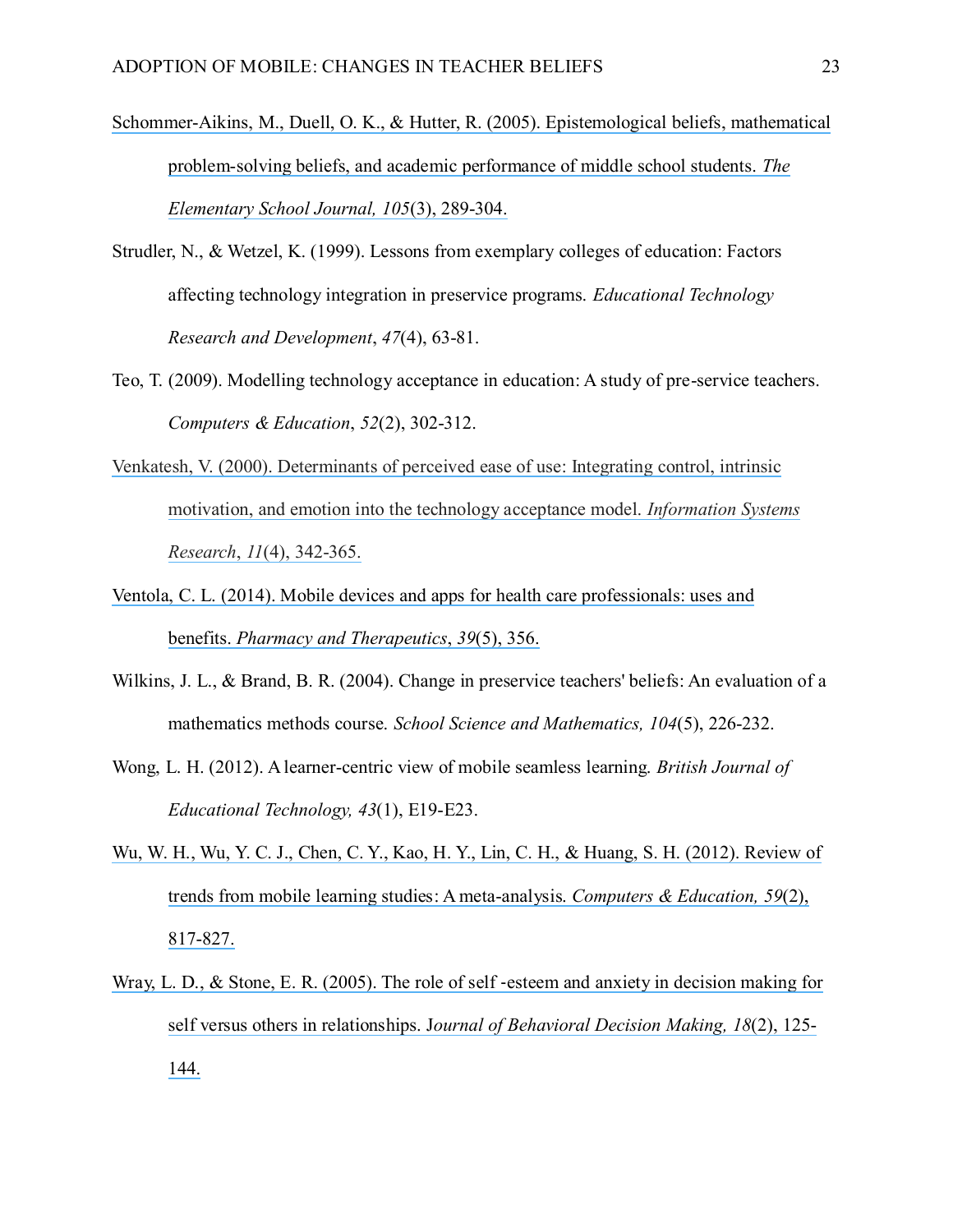[Yuen, A. H., & Ma, W. W. \(2008\). Exploring teacher acceptance of e-learning technology.](https://www.researchgate.net/publication/248984613_Exploring_teacher_acceptance_of_e-learning_technology?el=1_x_8&enrichId=rgreq-b3f0b1a4-5eba-4124-9bc7-3fe008e2908f&enrichSource=Y292ZXJQYWdlOzI4ODg4OTA1OTtBUzozMTQ0NjY4NTg2NjgwMzhAMTQ1MTk4NjE0OTg0Nw==) *Asia-*

*[Pacific Journal of Teacher Education, 36](https://www.researchgate.net/publication/248984613_Exploring_teacher_acceptance_of_e-learning_technology?el=1_x_8&enrichId=rgreq-b3f0b1a4-5eba-4124-9bc7-3fe008e2908f&enrichSource=Y292ZXJQYWdlOzI4ODg4OTA1OTtBUzozMTQ0NjY4NTg2NjgwMzhAMTQ1MTk4NjE0OTg0Nw==)*(3), 229-243.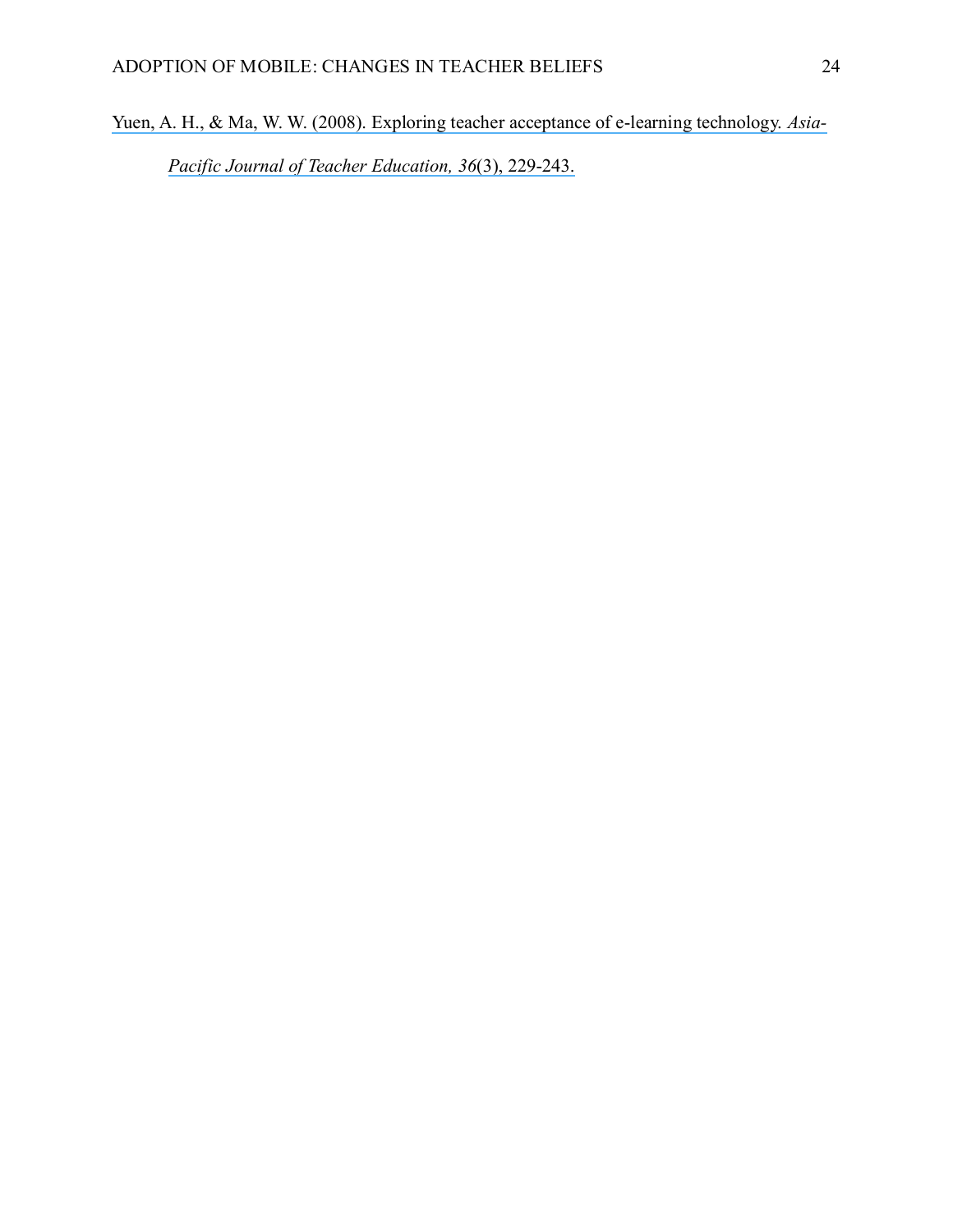# Tables

# Table 1

# *Descriptive statistics of the two teacher groups*

|                          |          | Language and humanities<br>group<br>$(n=29)$ |      | Mathematics and science<br>group<br>$(n=33)$ |      |
|--------------------------|----------|----------------------------------------------|------|----------------------------------------------|------|
|                          |          | Mean                                         | S.D. | Mean                                         | S.D. |
| Anxiety                  | Pretest  | 3.03                                         | 0.74 | 3.02                                         | 0.73 |
|                          | Posttest | 2.74                                         | 0.59 | 2.70                                         | 0.67 |
| Computer                 | Pretest  | 3.76                                         | 0.53 | 3.65                                         | 0.63 |
| self-efficacy            | Posttest | 3.79                                         | 0.45 | 4.21                                         | 0.65 |
| Perceived                | Pretest  | 3.28                                         | 0.65 | 3.47                                         | 0.67 |
| usefulness               | Posttest | 3.62                                         | 0.65 | 4.30                                         | 0.53 |
| Perceived<br>ease of use | Pretest  | 3.62                                         | 0.76 | 3.39                                         | 0.98 |
|                          | Posttest | 3.78                                         | 0.80 | 4.14                                         | 0.70 |
| Attitude                 | Pretest  | 3.59                                         | 0.55 | 3.73                                         | 0.60 |
|                          | Posttest | 3.60                                         | 0.57 | 3.71                                         | 0.50 |